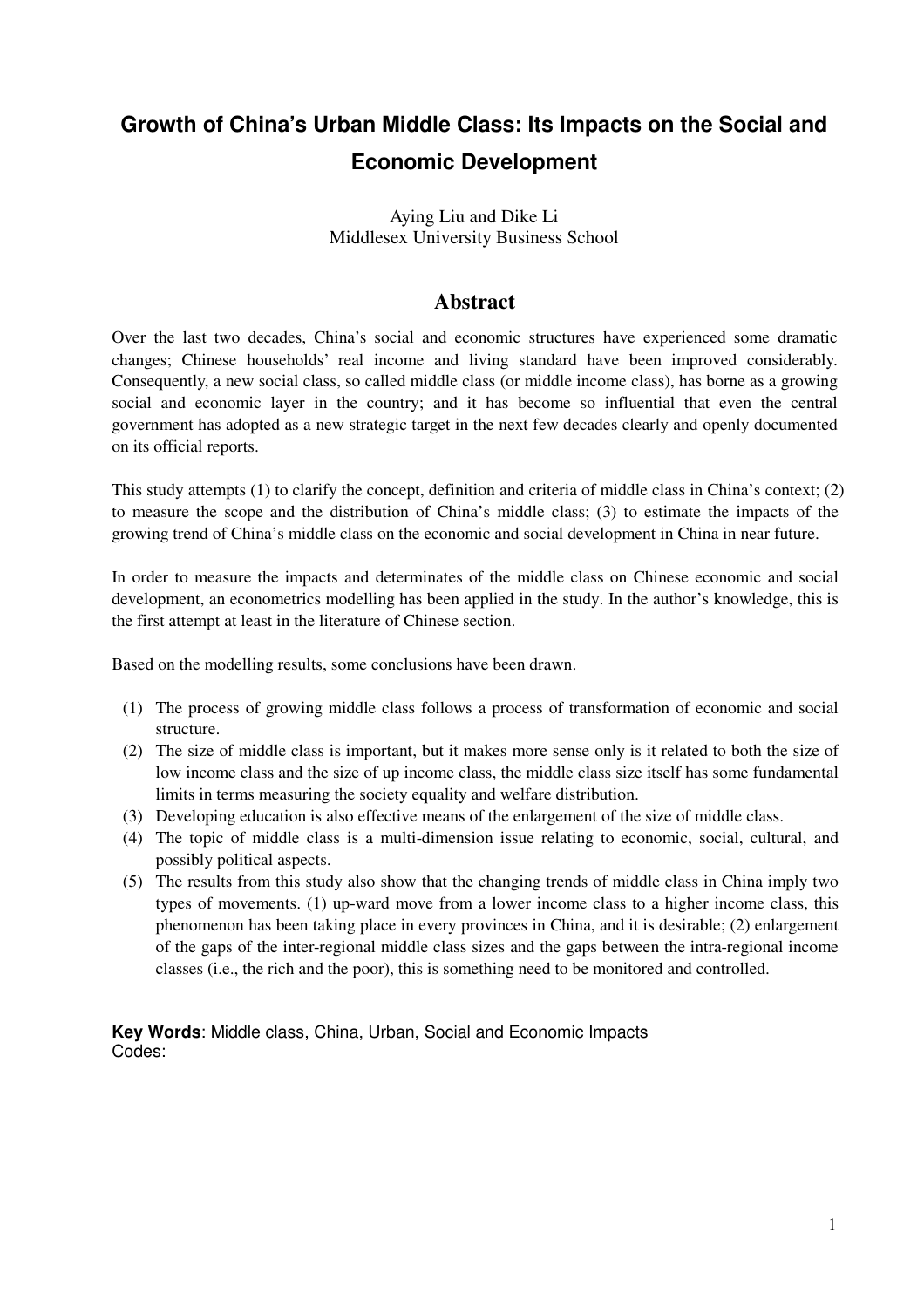## **I Introduction**

China has gone through thirty years of economic reform, especially after 1990s, its achieved remarkable results. The fast growth of the country's economy has made China as the biggest developing economy in the world. Consequently, Chinese households' real income and living standard have been improved considerably.

However, the success of China, or the Chinese economic miracle, has brought about new and emerging issues and challenges, such as government policy, development and a widening inequality. As China's social and economic structures have experienced some dramatic changes, it must address and resolve these fundamental problems while maintaining its high growth momentum.

China model has already questioned the baseline of the current western democracy, however, no one would ignore the huge gap between rich and poor, even the Chinese own party leadership. On the 17<sup>th</sup> Chinese Communist Party (CCP) Congress on 21 October 2007, a seven-day long conference. An aim of the Congress was to develop a harmonious society using a scientific approach instead of pure economic growth. China's ultimate economic goal is to build a harmonious society with sustainable prosperity for its people. And hence, a new social class, so called middle class (or middle income class) has borne as a growing social and economic force in the country.

China's middle class has become so influential that even the central government has clearly and openly documented on its official reports. For example, in the  $16<sup>th</sup>$  congress, the middle income class, as a new concept and definition, has been well documented into the final report.

This study attempts (1) to clarify the concept, definition and criteria of middle class in China's context; (2) to measure the scope and the distribution of China's middle class; (3) to estimate the impacts of the growing trend of China's middle class on the economic and social development in China in near future. (need to change after build the whole paper structure)

Based on a thorough review of the existing literature in the field, the concept, the scope and the measurement of Chinese middle class have been discussed; the differences between the concepts of Chinese middle class and the middle in west literature have been carefully distinguished.

In order to measure the impacts and determinates of the middle class on Chinese economic and social development, an econometrics modelling has been applied in the study. In the author's knowledge, this is the first attempt at least in the literature of Chinese section.

Based on the modelling results, some conclusions have been drawn.

It's believe that the study, as the first piece of quantitative measure of the impacts of Chinese middle class, has achieved some important development in the field, although these are some room for further improvement and development.

## **II Literature Review**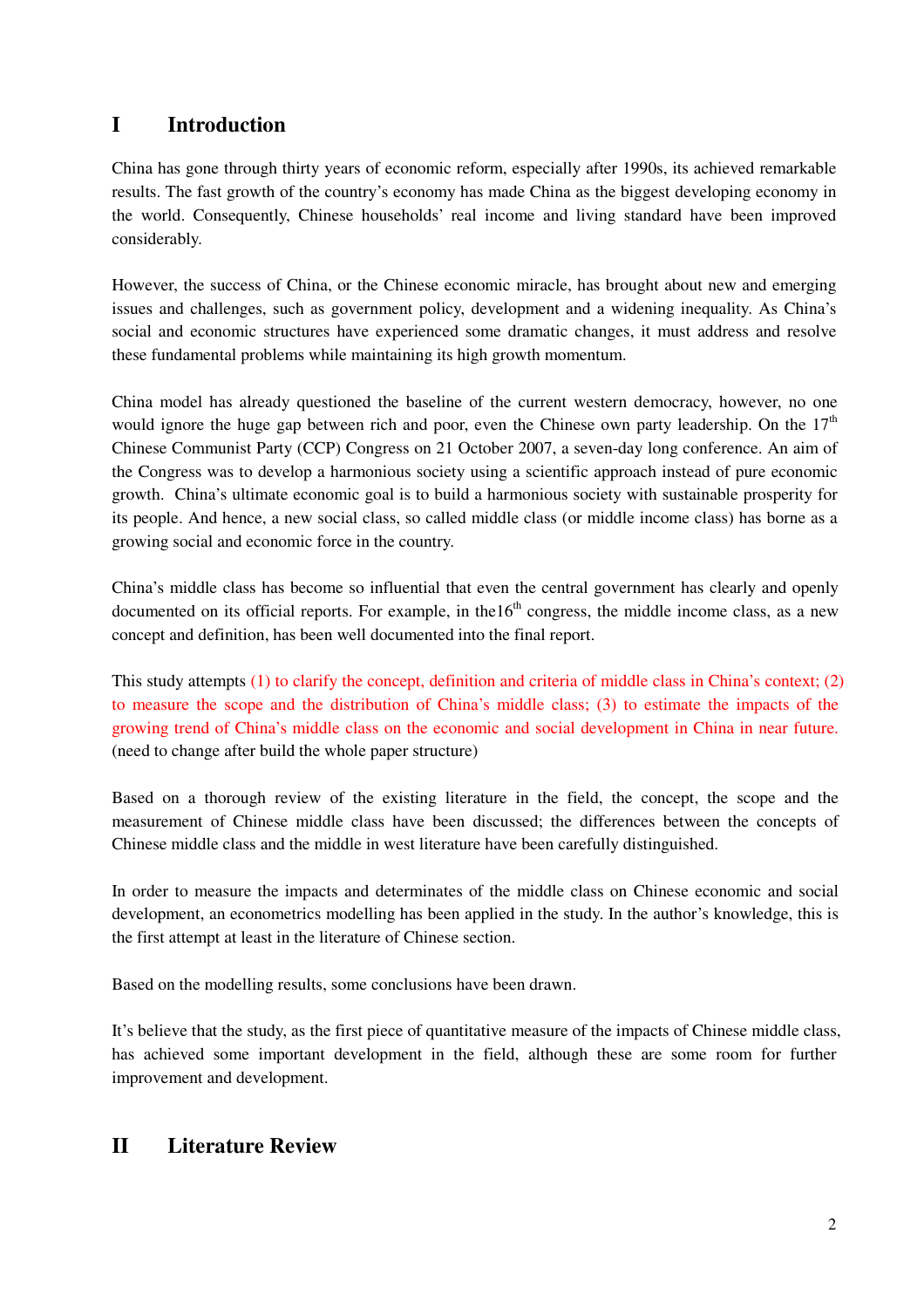The studies on the field of middle class have been a very interesting and attractive topic in the modern society, enormous research work has been well documented in literature. However, it seems like that most of those studies are focused on the political and sociologic aspects, only a few of studies shed some lights on economic issues. It's widely believed that a higher share of income for the middle class is empirically associated with higher income, higher growth, more education, better health, better infrastructure, better economic policies, less political instability, more social "modernization," and more democracy.

As early as 306 BC, Aristotle has already stated that "Thus it is manifest that the best political community is formed by citizens of the middle class, and that those states are likely to be well administered, in which the middle class is large .. where the middle class is large, there are least likely to be factions and dissension."

In the times of Marx and Engels, these two teachers had studied the middle class or the middle status. According to the property possession status, Marx and Engels (1859) stratified the capitalist society into two main classes, which are the proletariat class and the capitalist class. The group of people between those two classes could be belonged to the petite bourgeoisie (Middle class). The followers of Marx carried on this class analysis method. They kept on academic analysis of the middle class, which on the basis of such social stratification and formed neo-Marxist middle class view. Therefore, the neo-Marxist studied the class was tried to focus on the point of politics. One of the typical theories of the middle class view of the neo-Marxism is the "new petty bourgeoisie theory", which by the Greek scholar Poulantzas in 1973. Li (2004) introduced the Poulantzas began with Marx's financial-position-based criterion and analyzed various managerial staff, technical staff and government officials who lived on salaries and freelancers, it could be called as new middle class or new petty bourgeoisie.

Gerth et al (1958) stated Weber believed that it was inadequate that Marx only stratified social classes in terms of financial criterion, which is the possession of production materials. Weber (1921) deemed though financial status was important and Marx had pointed out the important influence of finance on social structure, he also suggested that Marx only noticed production process in understanding economy but neglected the circulation process. Weber (1921) brought up his own theory and considered the class idea of Marx is an economic idea. And then, he broadened the idea of class and supposed the class status was not only decided by the production materials one owned, but also depended on the market opportunities, which affected one's social status as well. According to Weber (1921)'s theory, the criteria of social stratification are multi-dimensional, at least including financial income, power and social reputation. Therefore, the social stratification theory was set out by Weber, which is a multi-dimensional and could be called "multi-dimensional social stratification". Gerth et al (1958) introduced that the neo-Weberists, which promoted the Weber's social stratification theory, and put under various managerial staff and professional technical staff as "the middle class" or the "new middle class".

Political economy explanations of development outcomes usually focus on "society's polarization and degree of social conflict" (Alesina 1994, p.38). Causal observation suggests that among the most common polarizing forces are differences between classes and differences ethnic groups.

Economic historians have pointed out the importance of a middle class for economic development. Landes 1998 says the "ideal growth and development society" would have "a relatively large middle class" (pp. 217-18). He cites "the great English middle class" as a reason for England's being first at industrialization (p. 221).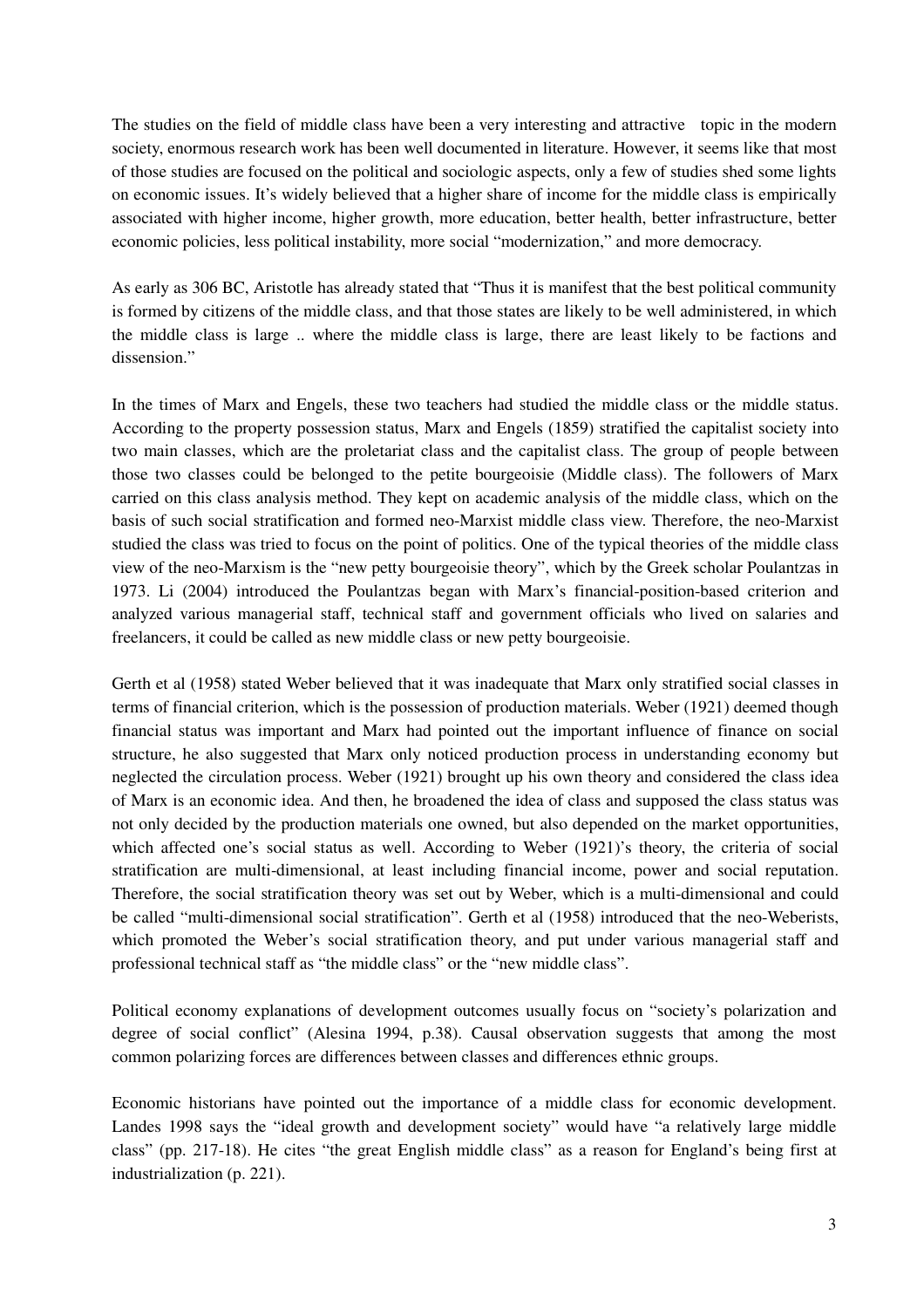Adelman and Morris 1967 noted that "in the economic development of Western Europe, the middle classes were a driving force". Moreover, they presciently said that "it is clear from many country studies that the growth of a robust middle class remains of crucial importance in contemporary low-income nations."(p. 30, Adelman and Morris 1967.)

The opposite of a middle class society is an unequal one where landowner lord it over peasants. A number of empirical cross-country studies find high inequality linked to poor growth outcomes (Alesina and Rodrik 1994, Persson and Tabellini 1994, Clarke 1995, Perotti 1996, Birdsall, Ross, and Sabot 1994, Birdsall and Londono 1998, Deininger and Squire 1998, the latter two using land inequality). Perotti 1996 links the effect of inequality on growth to the effect through human capital and through political instability. Alesina, Baqir, and Easterly 1999 find that high inequality is associated with higher government employment, which they interpret as an inefficient and disguised redistributive device.

A large theoretical literature also links inequality to low growth and low human capital accumulation. Galor and Zeira 1993 postulate that the poor are liquidity-constrained from accumulating human capital; higher inequality implies a greater share of the population will be liquidity constrained and thus the society accumulates less human capital. Alesina and Rodrik 1994 and Persson and Tabellini 1994 link high inequality to low growth through the poor majority imposing a tax on the rich.(may not related to this paper.)

The importance of the middle class in determining societal prosperity takes on increased urgency in light of academic and popular stories of the disappearing middle class in the US over the last few decades (Decornez 1998, Kreml 1997, Harrison and Bluestone 1988). This is a reversal of what has long been saluted as the special American tradition of equality of opportunity. In the famous opening worlds of De Toqueville's *Democracy in America*: "Amongst the novel objects that attracted my attention during my stay in the United States, nothing struck me more forcibly than the general equality of conditions."

The output collapse in Eastern Europe and the former Soviet Union has been linked to destruction of the old middle class before a new middle class could be established. Milanovic 1999 describes the "hollowing out" of the old state-sector middle class. A conference on the woes of the ex-Communist economies was entitled "The Middle Class as Precondition for a Sustainable Society" (Wallace and Haerpfer 1998, Tikidjiev 1998).

The first strand of the literature relevant to Chinese middle class is captured well by a paper focus on political study by Zhang 2002. Zhang (2002) stated that firstly, the middle class is the advocate for the current political environment and positive policies in the whole society.

Chen 2004 analyzed in economic area firstly, the study on the middle class which plays an important instructing role in promoting China's national economic development and boost spending. Chen (2004) stated the model role of the middle class is a positive guide in the socialist market economy. For example, obeying the transaction rules in the market economic activities so as to promote the formation of "fair play"; accumulating wealth by legal means and repaying society with well doings, which also providing many employment opportunities to other people and so on. The middle class tends to gain the sense of income security and the sense of status superiority through hard working. They know well about the gap between the upper class and middle class, and because of people come and go frequently; they also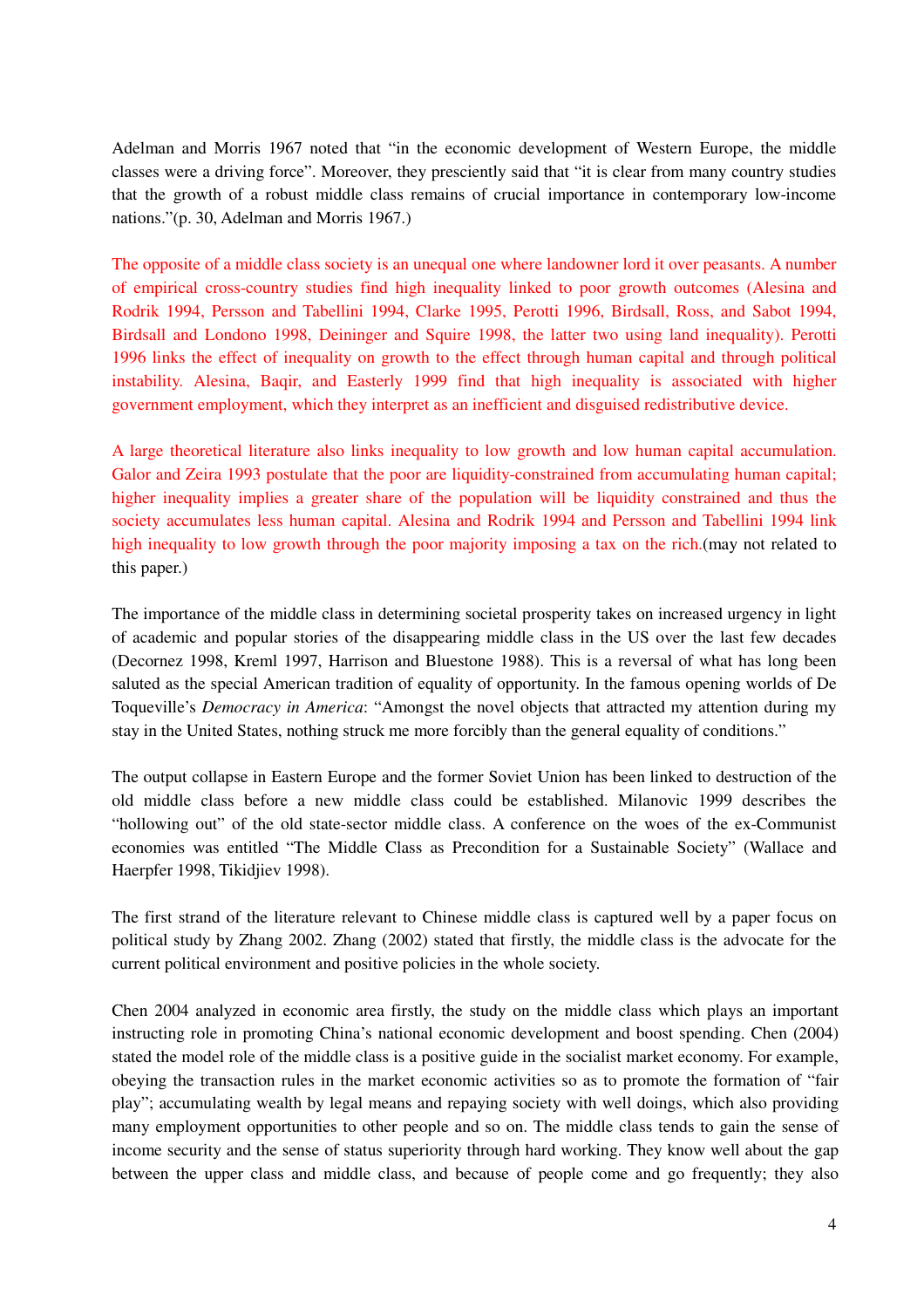understand the difficulty in establishing their current status in the society. Therefore, they always exert the potentials and specialties by their voluntary efforts, and improve their financial status and financial power. These model role functions will stimulate economic prosperity and help eliminate the corruption in the economic field.

Ma and Li (2006) argued that in Chinese history, the first appearance of the national capitalism was in late Qing Dynasty around the end of the  $19<sup>th</sup>$  century; the entry of foreign force into the country on the one hand invaded the national sovereignty, on the other hand, it brought with some fresh and institutional thoughts which caused some changes into the country's traditional culture and made some dramatic changes in the society; "May 4th movement" was a good example. Consequently, the modern industry was born in China first time in the country's history. However, due to several wars including civil wars occurred during the first half of the 20 century, the development of the national industry was largely lagged behind. During the Mao's period of 1949-1978, the word "class" was politically sensitive and the middle class stopped growing.

After 1978, the change of the economic system, which caused the change of production relation, as well as the change of financial status, both of them would inevitably lead to a new social stratification. In the decades of China's reform and developing process, the soaring economy, social progress and the improvement of living conditions have changed social structure deeply. A lot of evidences had shown China's social and economic changes that have resulted in the emergence of new social classes. The middle class has begun to grow and develop again. (Zhao, 2006)

## **III Data Collection and Methodology**

The methodology employed in this study mainly consists of two approaches: firstly, the approach for measuring the size of middle class in different regions and provinces; secondly, the approach for analyses (1) the factors which determinate the size of the middle class, and (2) the contribution of the middle class to the country's economic growth.

Given two distinguishing tasks of the current study, the modeling process will go through two phases: measuring the size of the middle class of some selected regions, and analyzing the determinants of MIDDLE CLASS and the contribution of MIDDLE CLASS to GDP.

## **III-1 The Sampling Size and Data collection**

The data for the researching, most of them could be collected from China's regional statistical yearbook between 2001 and 2006, and the data cover 16 different regions and cities in China. For the eastern area, it includes Beijing, Shandong, Shanghai, Jiangsu, Zhejiang, Tianjin and Fujian; the central part includes the Shanxi, Anhui, Henan and Jiangxi, and Ningxia, Guangxi, Chongqing, Sichuan and Xinjiang represent the western regions. Therefore, the observation could be the 16 different regions in 5 years. However, depending on the China's objective conditions, such as the large gap between urban and rural areas, as well as the integration of town and country, the middle class's variables have to just focus on the urban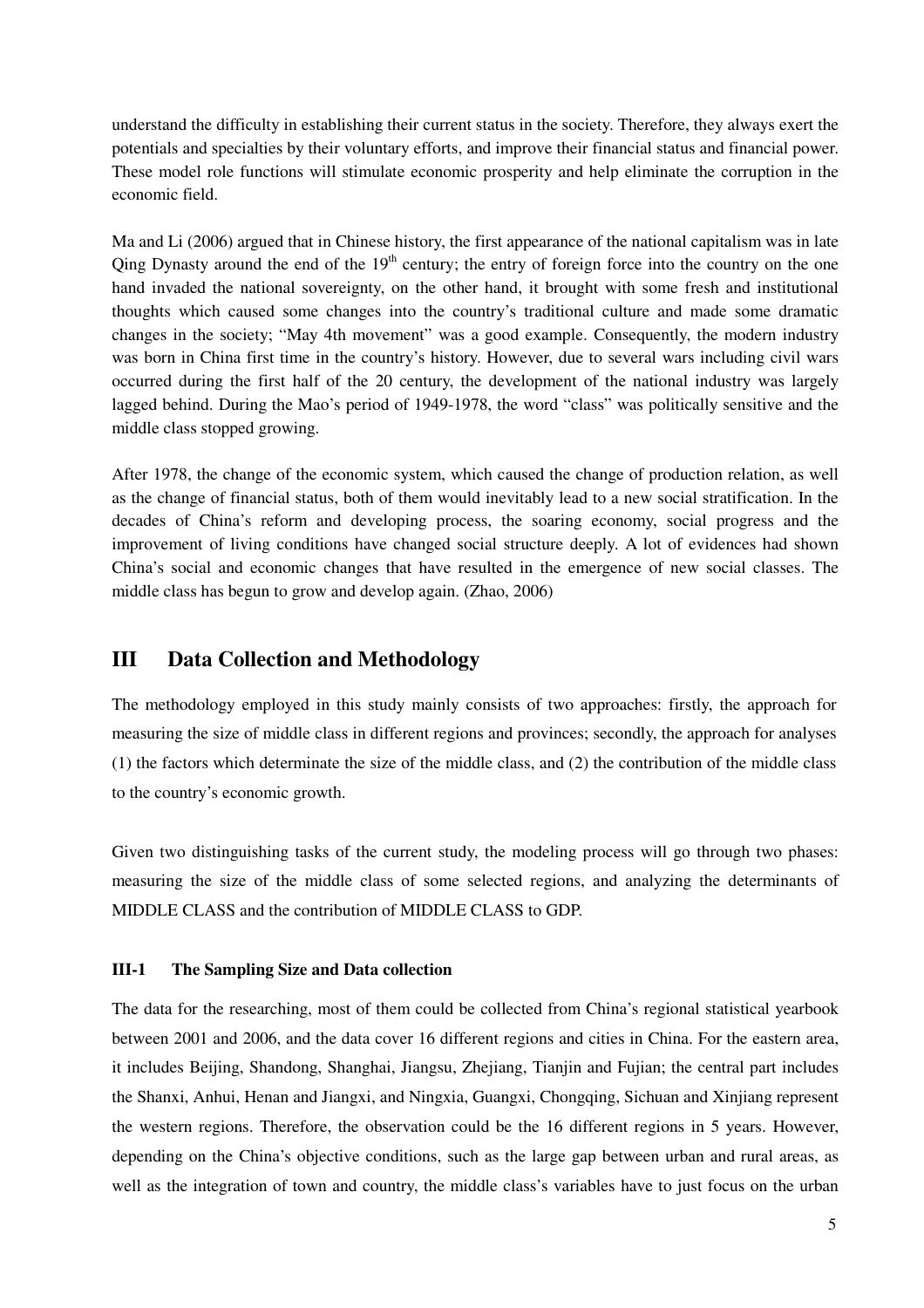data and index. Thus, the variables include the real output of gross domestic product (GDP); the total capital investment in fixed assets; the number of employees in urban area; the number of year-end permanent registered residents in urban area; the urban residents' disposal income per capital by five equal level, which includes low level, medium-low level, medium level, medium-high level and high level, the urban households' annual expenditure and the food's expenditure per capital by five equal level, the last variables which is the education level in urban area, it focuses on the college and higher level.

#### III-**1.1 The Data Collection on the Middle Class's Disposal Income**

For the middle class's disposal income, it could be collected from the urban residents' disposal income per capital by five equal levels. Firstly, utilizing the lowest and highest figures, that could calculate the lower and upper boundaries for different region and areas successfully.

|              |                  |                          |                   |                               |          | (Unit: per capital /Yuan)   |                                   |
|--------------|------------------|--------------------------|-------------------|-------------------------------|----------|-----------------------------|-----------------------------------|
| Year         | Lowest<br>Income | <b>Highest</b><br>Income | Whole<br>distance | <b>Middle</b><br><b>Value</b> | WD<br>/6 | Lowest<br><b>boundaries</b> | <b>Upper</b><br><b>boundaries</b> |
| 2001         | 6271             | 20653                    | 14382             | 13462                         | 2244     | 11218                       | 15706                             |
| 2002         | 6058             | 23349                    | 17291             | 14704                         | 2451     | 12253                       | 17154                             |
| 2003         | 7314             | 29010                    | 21696             | 18162                         | 3027     | 15135                       | 21189                             |
| 2004<br>2005 | 7401<br>8581     | 29635<br>32968           | 22234             | 18518<br>20775                | 3086     | 15432                       | 21604                             |
|              |                  |                          | 24387             |                               | 3462     | 17312                       | 24237                             |

*Table 3 The people's disposal income in Beijing (2001—2005)* 

 *Resources: collected from Beijing's statistics year book (2001-2005)* 

The table 2 shows that the lowest and upper boundaries of middle class's disposal income in Beijing between 2001 and 2005. For the modeling running, it just collects the middle value as the middle class's disposal income that between the lowest and upper data by each region in different year. Namely, the middle class's expenditure also could utilize same technique for collecting.

#### **III.1.2 The Data Collection on the Number of Middle Class**

According to the current papers and definition, there is not a common criterion for judging the number of China's middle class, as well as a specific percentage. However, there are some delimit standards could be considered, such as income level, educational background, occupation feature and consume behavior. For the best desirable design among the many factors, Let  $M<sub>rt</sub>$  denote the whole number of middle class in region *r* at time *t*, if it can be determined by other variables, such as  $In<sub>rt</sub>$  (income level),  $Oc<sub>rt</sub>$  (occupation feature),  $Ed<sub>rt</sub>$  (educational background) and  $Co<sub>rt</sub>$  (consumption behavior), that are associated with the design, then the  $Nu_{rt}$  could be expressed as Equation (6):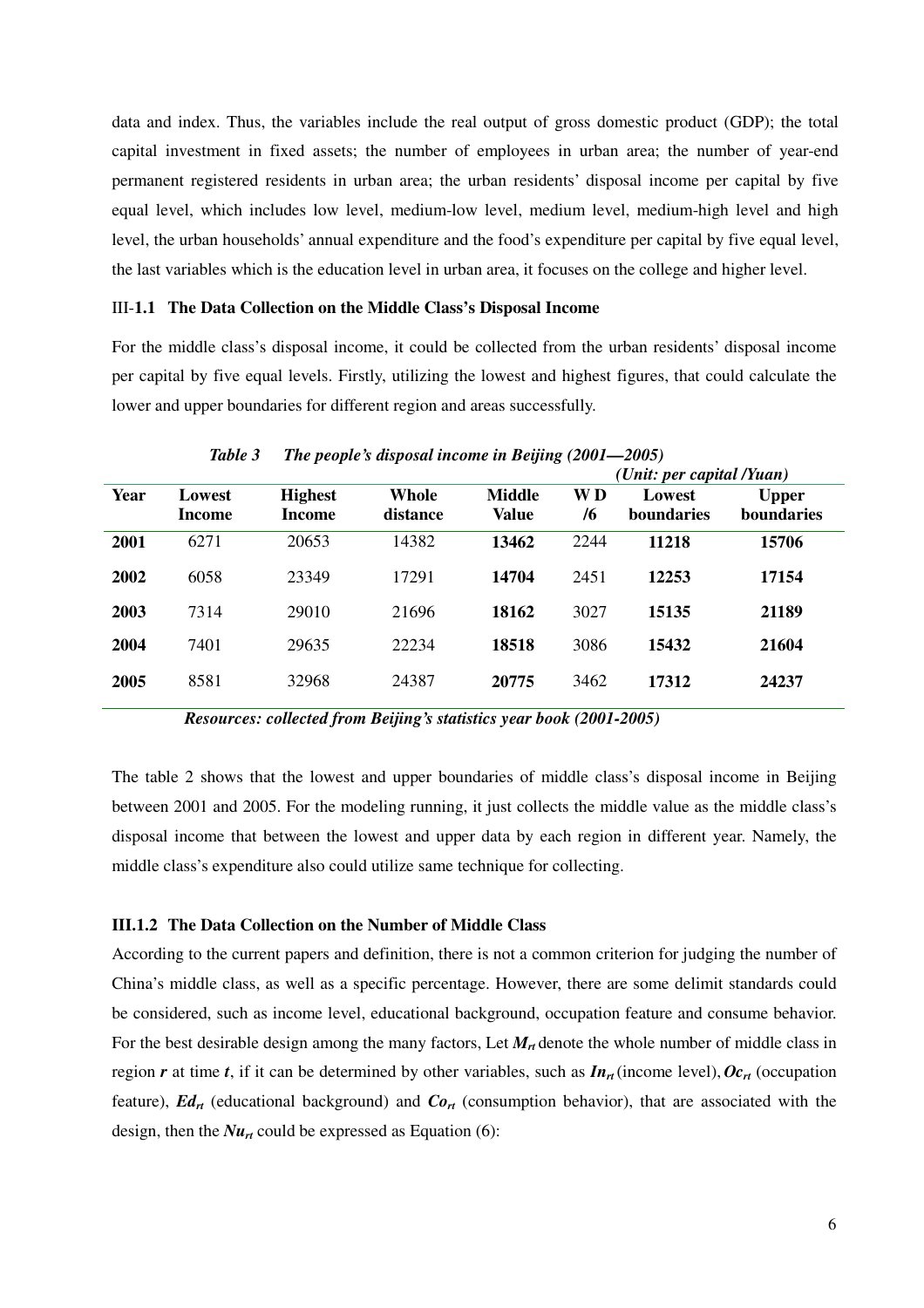$$
M_{rt} = \sum_{i=1}^{n} w_{rt} x_{rt}
$$
 (For a regionr at time t) (1)

Here,  $x_{r} \in [In, Oc, Ed, Co], W_{rt}$  indicate the weight for *r* at time *t*, and the value of the weights are estimated based on existing literature and experts' opinion.

$$
\mu(M'_{rt}) = \begin{vmatrix}\n1 & if M_{rt} \ge M_{rt}^u \\
1 - (M_{rt}^u - M_{rt}^v) / (M_{rt}^u - M_{rt}^l) & if M_{rt}^l \le M_{rt}^v \le M_{rt}^u \\
0 & if M_{rt}^l \le M_{rt}^l\n\end{vmatrix}
$$
\n(2)

However, depending on china's current objective situation, most of people are very difficult to meet each factor absolutely. For the technique, it requires to calculate the number of middle class obviously. Because of the data limitation and exist objective situations, such as opaque in some people's income, the technique could be very difficult for operating. Therefore, it could just as a discussion method for the further researching.

For the paper, the measurement for calculating the number of middle class, which utilize the Engel coefficient as the boundary line for judging. Food and Agricultural Organization of UN (2001) stated the Engel coefficient means the percentage of the food's expenditure which account for the whole expenditure. According to the FAO' s criterion about the Engel coefficient, which above 59% denoted poverty, 50% to 59% means adequately fed and clothed, 40% to 50% stands for ease, while people living with 30% to 40% Engel Coefficient are rich, those who below 30% are the richest. Therefore, for consider the China's middle class's number, especially the research focuses on urban residents, it just collected the urban people's Engel coefficient which between 30% and 40%. Based on the five equal level of consumption in different region's statistics year book, it could obviously calculate the percentage of people's Engel coefficient between 30 and 40, then using the percentage times the whole numbers of urban residents; it could be the real number of middle class in urban areas.

Fan and Peng (2005) stated the consuming behavior could be the best measurement for judging the China's middle class. Firstly, depending on China middle class's objective situation, such as high level education and new living attitude, their expenditure behavior could affect the social and economic development, such as different demands in branding and good quality products, which requires the nation has to adjust the production structure and establishing the branding culture. And hence, it is a well known fact, that Chinese people's income is always opaque, especially in some monopoly industries, and it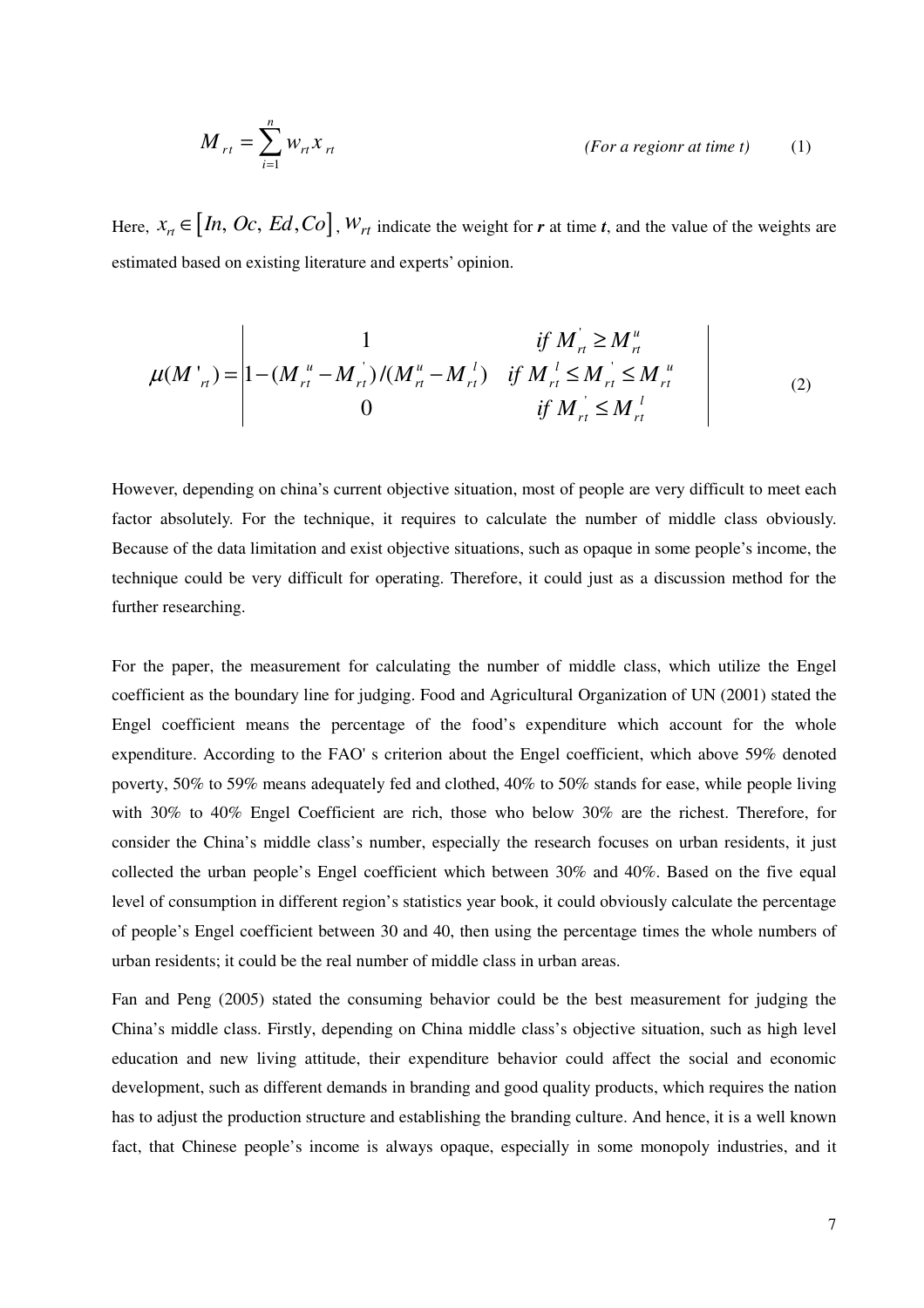could be very difficult for defining some people's occupation. Accordingly, the consuming behavior which based on the Engel coefficient should be the best technique for operating.

According to the National Bureau of Statistics report, in 2005 the Engel Coefficients of Chinese urban and rural households were 36.7 percent and 45.5 percent respectively. Based on the UNESCO standard, the rural residents are living well off lives. It also said that the Engel coefficient for urban residents in Beijing reached the well-to-do level in 2006. The Engel Coefficient of Shanghai's urban residents stood at 35.6%, and the coefficient of Shanghai's rural stood at 37.8%. As Engel coefficient is a major indicator of people's living standard internationally. Therefore, the report concludes the lifestyle of people has changed from being merely sufficiently fed and clothed, to comfortable.

There are also researchers who argue about the merits of the coefficients, saying that the Engel coefficient alone cannot accurately tell the well-being of Chinese people, as China doesn't have a complete healthcare and social security system. Furthermore, an investigation shows that Beijing residents have to spend nearly half of their incomes on education, housing and medical care. In order to pay for those expenditures, many ordinary families have to keep other expenses low. There's still a big disparity between the life of residents in Beijing and other developed countries.

It is true that there are number of limits by using Engel coefficients to measure the living standard along, some more considerations should also been taken into account. Given the limits of Engel coefficients and the reality of China's case, the threshold of entering the middle class taken by the current study is 0.35 of Engel coefficients, rather than 0.4, as an adjustment.

Another comment says the gap between poor and rich has made the figure misleading. The reality is the rich have contributed a lot for the expanded expenditures beyond food. The comment points out the lower Engel Coefficient in fact reflect the high pressure on residents in terms of rising spending on education, housing and healthcare. When the figure is forced to go down because of other expenditures, what people actually feel is life is getting harder. To some degree, they have not benefited from the increased family income. The authorities should have a accurate judgment on people's living standard.

## **III-2 The Analytical Framework of the Empirical Study**

In this study, it is assumed that GDP is the function of a set of variables, including the number of the middle class in a region; and the size of the middle class is also the function of many other variables, such as disposal income, consumers expenditure, etc. Thus, the form of the Cobb-Douglas production function has been employed as the base model for analyzing both the determinants and contribution of the middle class. In another word, the specific forms used in the following sections are derived from the basic form of the Cobb-Douglas production function.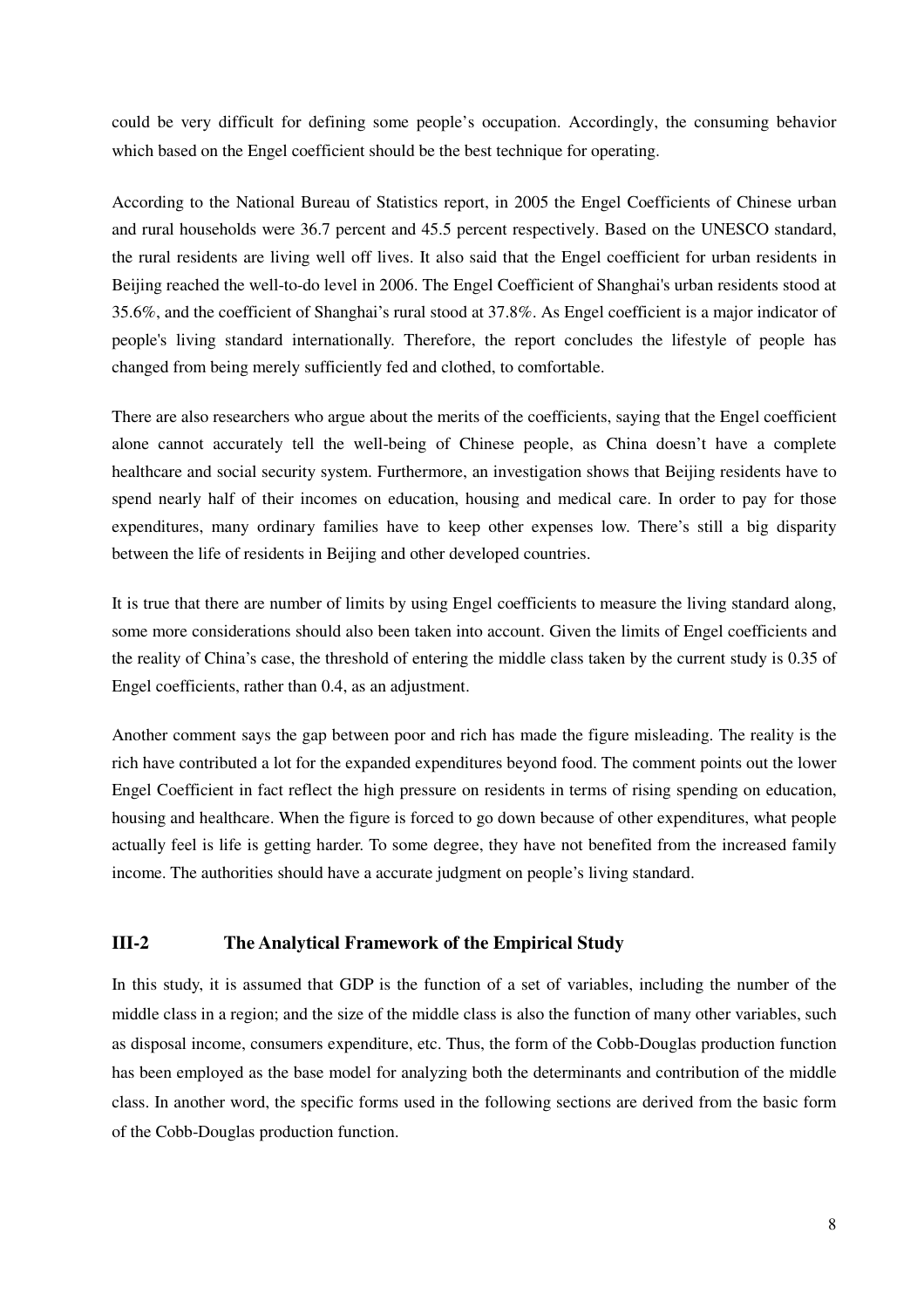#### **III-2.1 The Analytical Framework for the Determinants of Middle Class**

As discussed previously, the size of the middle class is influenced by a number of factors. It is assumed in this study that number of middle class is the function of capital, labour, disposal income, consumers' expenditure, and the level of education in a particular region.

$$
M_{tt} = f(K_{tt}, L_{tt}, D_{tt}, Ex_{tt}, Ed_{tt})
$$
\n(3)

Express (3) as the Cobb-Douglas form, it becomes as the following:

$$
M_{rt} = \alpha + \beta_1 k_{rt} + \beta_2 L_{rt} + \beta_3 D_{rt} + \beta_4 E x_{rt} + \beta_5 E d_{rt} + \varepsilon
$$
\n(4)

Where:

 $M_{\text{rf}}$ = the real number of middle class in region *r* at time *t* 

 $K_{\text{r}}$ = the capital investment that defined as the valve of fixed assets in region *r* at time *t* 

 $L_{rt}$ = the number of employees in region *r* at time *t* 

 $D_{\tau}$ = the middle class's disposal income in region *r* at time *t* 

Ex<sub>rt</sub>=the middle class's expenditure in region  $r$  at time  $t$ 

 $Ed<sub>r</sub>$ = the number of people who are at college and above level in region *r* at time *t* 

 $\varepsilon$  = error sections

Capital investment including foreign direct investment (FDI) is important for economic development, hence, for the growing of the middle class. .Employment is another critical factor which positively relates to the size of middle class; the more employment, the higher the average householder income. It is the level of disposal income (not the income of householders in general sense) which directly determines the Engel coefficients, showing consumption structure as well as the living standard. As mentioned early, the middle class is a comprehensive indicator, which is directly or indirectly influenced by the mode of professions, hence, the level of education.

#### **III-2.2 Empirical Framework Analysis on the Contributions of Middle Class**

In this study, it is assumed that GDP is the function of a set of variables, including the number of the middle class in a region. This is to say,

$$
Y_{tt} = f(K_{tt}, L_{tt}, D_{tt}, N_{tt}, Ex_{tt}, Ed_{tt})
$$
\n(5)

In the form of the Cobb-Douglas production function model, then (5) can be expressed as:

$$
LnYn = c + \alpha ln Kn + \beta ln Ln + \beta_1 Nn + \beta_2 Dn + \beta_3 Exn + \beta_4 Edn + \varepsilon
$$
 (6)

Where:

 $Y_{rt}$ = the real output of GDP in region *r* at time *t*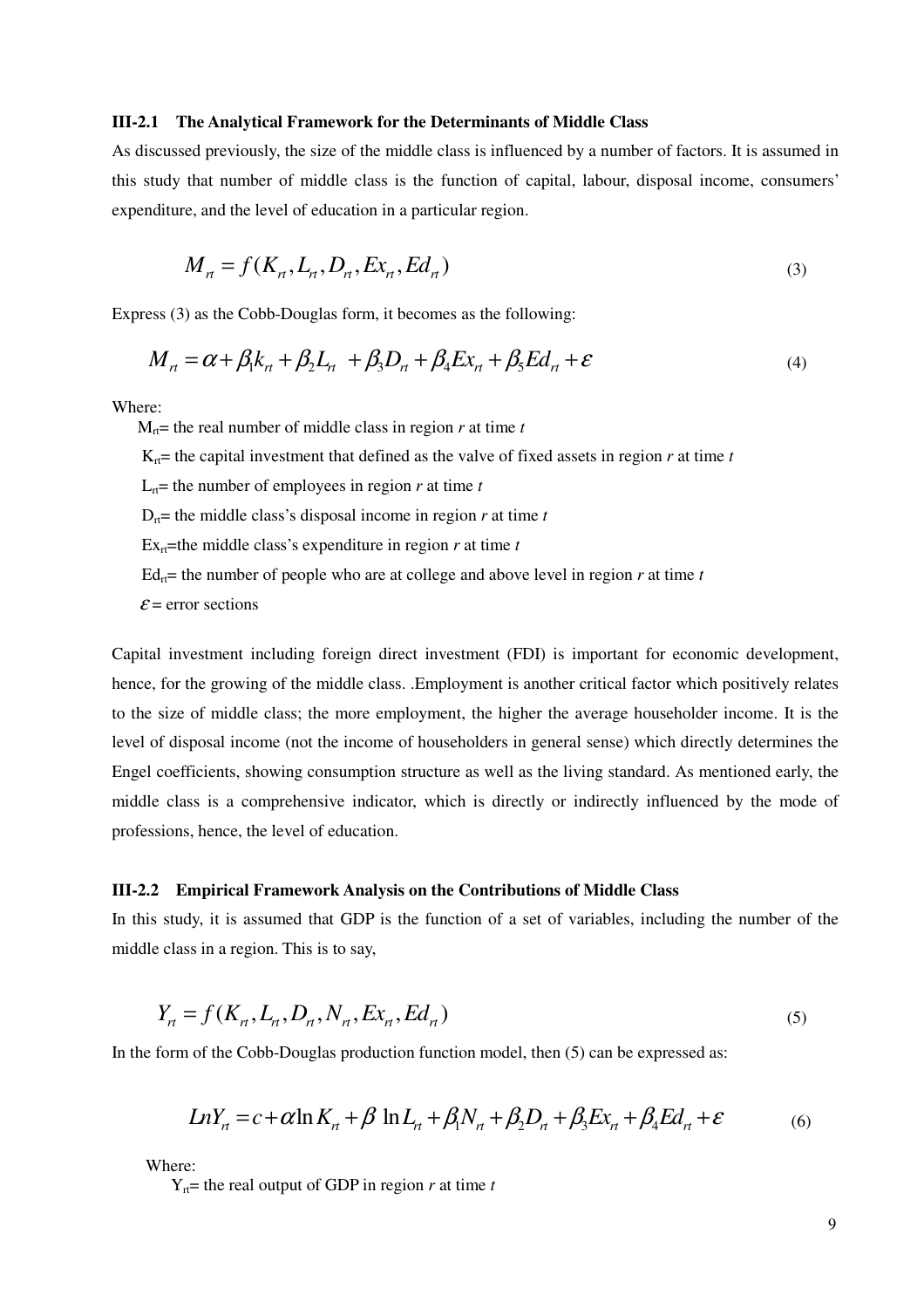$K<sub>rt</sub>$ = the capital investment that defined as the valve of fixed assets in region *r* at time *t*  $L_{rt}$ = the number of employees in region *r* at time *t*  $N_{\text{rf}}$  the real number of middle class in region *r* at time *t*  $D_{\tau}$ = the middle class's disposal income in region *r* at time *t* Ex<sub>rt</sub>=the middle class's expenditure in region  $r$  at time  $t$  $Ed<sub>r</sub>$ =the number of people who are at college and above level in region *r* at time *t*  $\varepsilon$  = error sections

Equation (6) is a conventional expression of the Cobb-Douglas function; the only new variables introduced into the model are the number of the middle class and the level of education. It is general believed that an appropriate size of the middle class plays a positive role in the economic growth within a certain extend. The level of education shows the quality of human resources a society possessed, which is particularly fundamental for the development of a modern economy.

## **IV Empirical Results Analysis**

This Chapter presents (1) the estimated results of the size of middle class by provinces and by years; (2) the analysis of determinants of the middle class and the contribution of the middle class size to economic growth.

#### **IV-1 Estimates of the Proportion of Middle Class**

By using Engel coefficients based approach as discussed in the previous Chapter (4.1), we have obtained a set of estimated results by selected provinces and by year between 2001 and 2005. Due to the limits of space, we only present the results of the beginning year (2001) in Table 4 and the end year (2005) of the sampling period in Table 5 for discussion; the result of the middle period can be found from the Appendix end of this thesis.

There are obvious differences of both Engel coefficients and the size of the middle class between regions/provinces. By considering the purchase power parities (PPP) between regions, the inflation over years, and the reduction of the government's subsidiaries in housing and medicine care; it may be rational to set up the different upper boundary and lower boundary for defining the size of middle class. Thus, 0.40 and 0.35 are used as the lower boundaries for 2001 for the Centre & West provinces and for the East provinces, 0.35 and 0.30 are used as the lower boundaries for 2005, respectively.

It is well known that there was nearly no middle class existing in China's society before the economic reform, as the consequence of the equalitarian ideology and the planned economic regime, the new born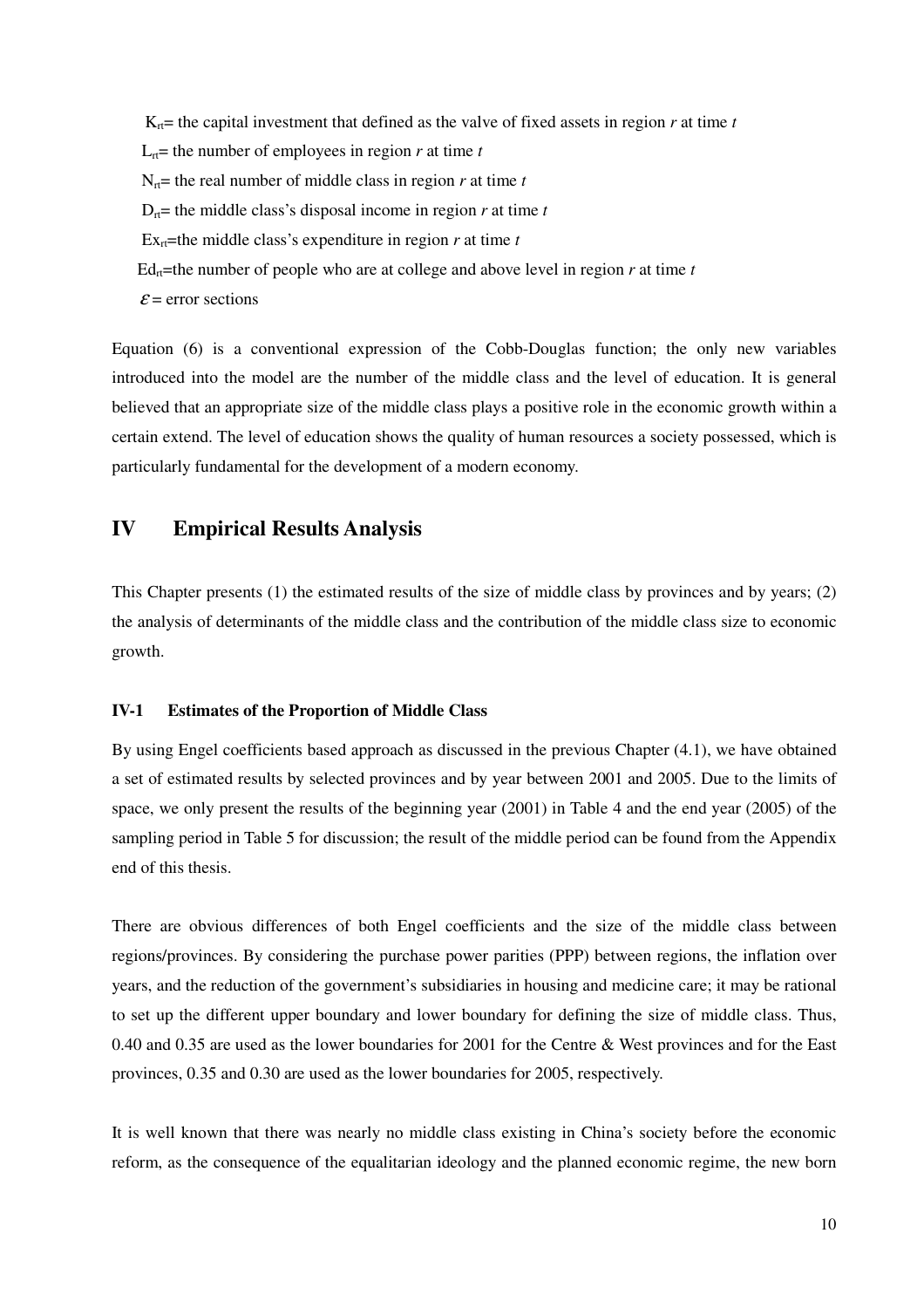of the middle class in China is a phenomenon of the economic reform. .

As Table 4 shows that by year 2001, the middle class had been formed and it was in growing trend compared with the situation of the early 1980s. Among all selected provinces, there were also big gaps between the urban areas in different provinces.

|                |        |        |        | % of Class * |        |       |      |       |
|----------------|--------|--------|--------|--------------|--------|-------|------|-------|
|                | L      | $M-L$  | M      | $M-U$        | U      | Ave   | LC   | MC &  |
|                | Income | Income | Income | Income       | Income |       |      | above |
| <b>Beijing</b> | 0.425  | 0.419  | 0.38   | 0.337        | 0.310  | 0.374 | 74.6 | 25.4  |
| Shanghai       | 0.432  | 0.427  | 0.376  | 0.352        | 0.321  | 0.382 | 76.6 | 23.4  |
| Fujian         | 0.501  | 0.482  | 0.426  | 0.376        | 0.329  | 0.423 | 80.5 | 19.5  |
| Shandong       | 0.461  | 0.444  | 0.438  | 0.397        | 0.297  | 0.407 | 82.9 | 17.1  |
| Jiangsu        | 0.471  | 0.442  | 0.421  | 0.383        | 0.318  | 0.407 | 82.9 | 17.1  |
| Tianjin        | 0.433  | 0.421  | 0.402  | 0.388        | 0.324  | 0.394 | 84.4 | 15.6  |
| Zhejiang       | 0.454  | 0.415  | 0.403  | 0.398        | 0.357  | 0.405 | 83.3 | 17.7  |
| Jiangxi        | 0.477  | 0.463  | 0.442  | 0.421        | 0.367  | 0.434 | 84.6 | 15.4  |
| Xinjiang       | 0.445  | 0.449  | 0.435  | 0.394        | 0.352  | 0.415 | 83.6 | 16.4  |
| Chongqing      | 0.467  | 0.444  | 0.407  | 0.381        | 0.367  | 0.413 | 78.5 | 21.5  |
| Henan          | 0.475  | 0.454  | 0.426  | 0.391        | 0.337  | 0.417 | 83.2 | 16.8  |
| Anhui          | 0.487  | 0.464  | 0.432  | 0.391        | 0.377  | 0.430 | 82.5 | 17.5  |
| Guangxi        | 0.497  | 0.464  | 0.421  | 0.392        | 0.344  | 0.424 | 83.2 | 16.8  |
| Shanxi         | 0.502  | 0.482  | 0.451  | 0.392        | 0.355  | 0.436 | 84.4 | 15.6  |
| Sichuan        | 0.516  | 0.473  | 0.441  | 0.398        | 0.359  | 0.437 | 82.8 | 17.2  |
| Ningxia        | 0.529  | 0.488  | 0.421  | 0.402        | 0.386  | 0.445 | 87.4 | 12.6  |

*Table 4 Engel Index in China's 16 provinces in 2001*

\* Note: For the detailed estimation of the size of the middle class, refer to Appendix at the end of this thesis.

|          |          |             |                 |             | <b>Engel Coefficients</b> |             |       | $%$ of Class <sup>*</sup> |               |  |
|----------|----------|-------------|-----------------|-------------|---------------------------|-------------|-------|---------------------------|---------------|--|
|          |          | L<br>Income | $M-L$<br>Income | M<br>Income | $M-U$<br>Income           | U<br>Income | Ave   | LC                        | MC &<br>above |  |
|          | Beijing  | 0.351       | 0.331           | 0.298       | 0.271                     | 0.245       | 0.299 | 64.4                      | 35.6          |  |
|          | Shanghai | 0.378       | 0.339           | 0.301       | 0.27                      | 0.266       | 0.311 | 65.7                      | 34.3          |  |
|          | Fujian   | 0.418       | 0.407           | 0.351       | 0.287                     | 0.252       | 0.343 | 75.2                      | 24.8          |  |
|          | Shandong | 0.402       | 0.356           | 0.331       | 0.309                     | 0.287       | 0.337 | 76.4                      | 23.6          |  |
|          | Jiangsu  | 0.401       | 0.366           | 0.339       | 0.327                     | 0.289       | 0.344 | 75.4                      | 24.6          |  |
|          | Tianjin  | 0.365       | 0.347           | 0.327       | 0.296                     | 0.254       | 0.318 | 78.6                      | 21.4          |  |
|          | Zhejiang | 0.387       | 0.321           | 0.307       | 0.285                     | 0.264       | 0.313 | 80.2                      | 19.8          |  |
|          | Jiangxi  | 0.403       | 0.367           | 0.321       | 0.285                     | 0.254       | 0.326 | 81.2                      | 18.8          |  |
|          | Xinjiang | 0.355       | 0.321           | 0.301       | 0.278                     | 0.256       | 0.302 | 79.4                      | 20.6          |  |
| $\alpha$ | Chongqin | 0.387       | 0.356           | 0.301       | 0.279                     | 0.254       | 0.315 | 79.2                      | 20.8          |  |

*Table 5 Engel Index in China's 16 provinces in 2005* 

g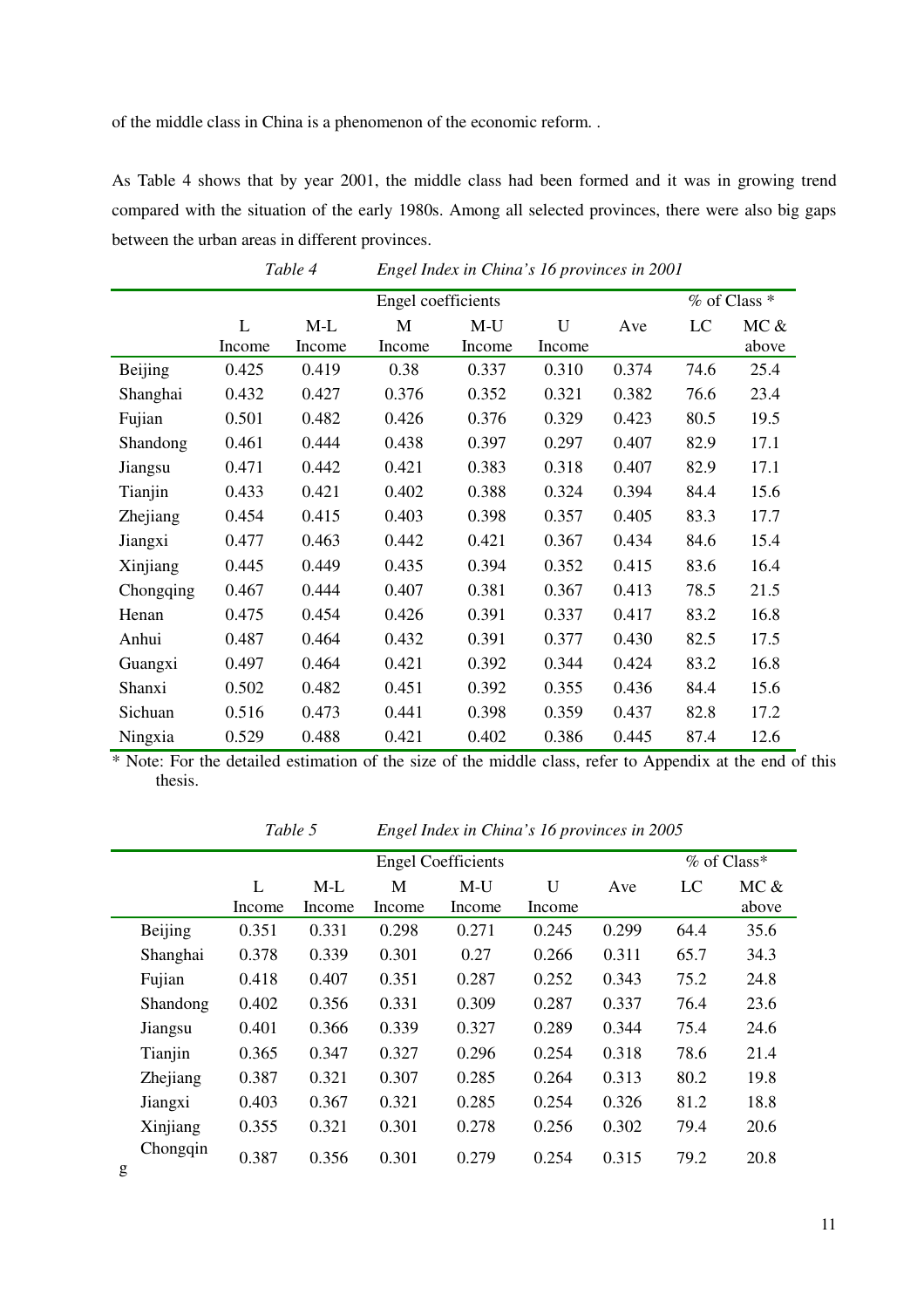| Henan   | 0.402 | 0.386 | 0.301 | 0.285 | 0.254 | 0.326 | 80.1 | 19.9 |  |
|---------|-------|-------|-------|-------|-------|-------|------|------|--|
| Anhui   | 0.403 | 0.4   | 0.343 | 0.301 | 0.285 | 0.346 | 80.6 | 19.4 |  |
| Guangxi | 0.427 | 0.402 | 0.356 | 0.31  | 0.288 | 0.357 | 81.3 | 18.7 |  |
| Shanxi  | 0.442 | 0.421 | 0.365 | 0.341 | 0.300 | 0.374 | 82.8 | 17.2 |  |
| Sichuan | 0.454 | 0.428 | 0.377 | 0.352 | 0.342 | 0.391 | 80.2 | 19.8 |  |
| Ningxia | 0.475 | 0.447 | 0.395 | 0.359 | 0.345 | 0.404 | 84.2 | 15.8 |  |

\* Note: For the detailed estimation of the size of the middle class, refer to Appendix at the end of this thesis.

By comparing Table 4 and Table 5, there are some clear changing trends.

1. There was big change in terms of Engel coefficients. Interestingly, the largest reduction occurred in the middle class and the up-middle class, while the up class reduced also dramatically (see Table 6).

*Table 6 % Decrease of Engel Coefficients by Classes: 2001-2005* 

|      |            | $\mathbf{v}$<br>$\overline{\phantom{a}}$<br>vv |           |      |
|------|------------|------------------------------------------------|-----------|------|
| LOW  | Low-Middle | Middle                                         | Up-middle | Up   |
| 15.4 | 5.0        | 29.3                                           | 41.1      | 24.6 |

2. Between 2001 and 2005, the proportion of the middle and up class in the selected provinces increased, while the percentage of the low income class decreased considerably (refer to Table 7). This is in line with the large improvement of living standard in all parts of China.

| Region   | Change $(\%)$ | Region    | Change $(\%)$ |
|----------|---------------|-----------|---------------|
| Beijing  | 20.1          | Xinjiang  | 27.2          |
| Shanghai | 18.6          | Chongqing | 23.7          |
| Fujian   | 18.9          | Henan     | 21.8          |
| Shandong | 17.2          | Anhui     | 19.5          |
| Jiangsu  | 15.5          | Guangxi   | 15.8          |
| Tianjin  | 19.3          | Shanxi    | 14.2          |
| Zhejiang | 22.7          | Sichuan   | 10.5          |
| Jiangxi  | 24.9          | Ningxia   | 9.2           |

*Table 7 % Change of the Size of Middle & Up Class by Province: 2001-05* 

3. Given the increase trend in general, the size of the middle and up class in East region increased much faster than that in West and Centre regions (refer also to Table 7).

## **IV-2 Baseline Model Result**

## **IV-2.1 The Determinants of the Size of Middle Class**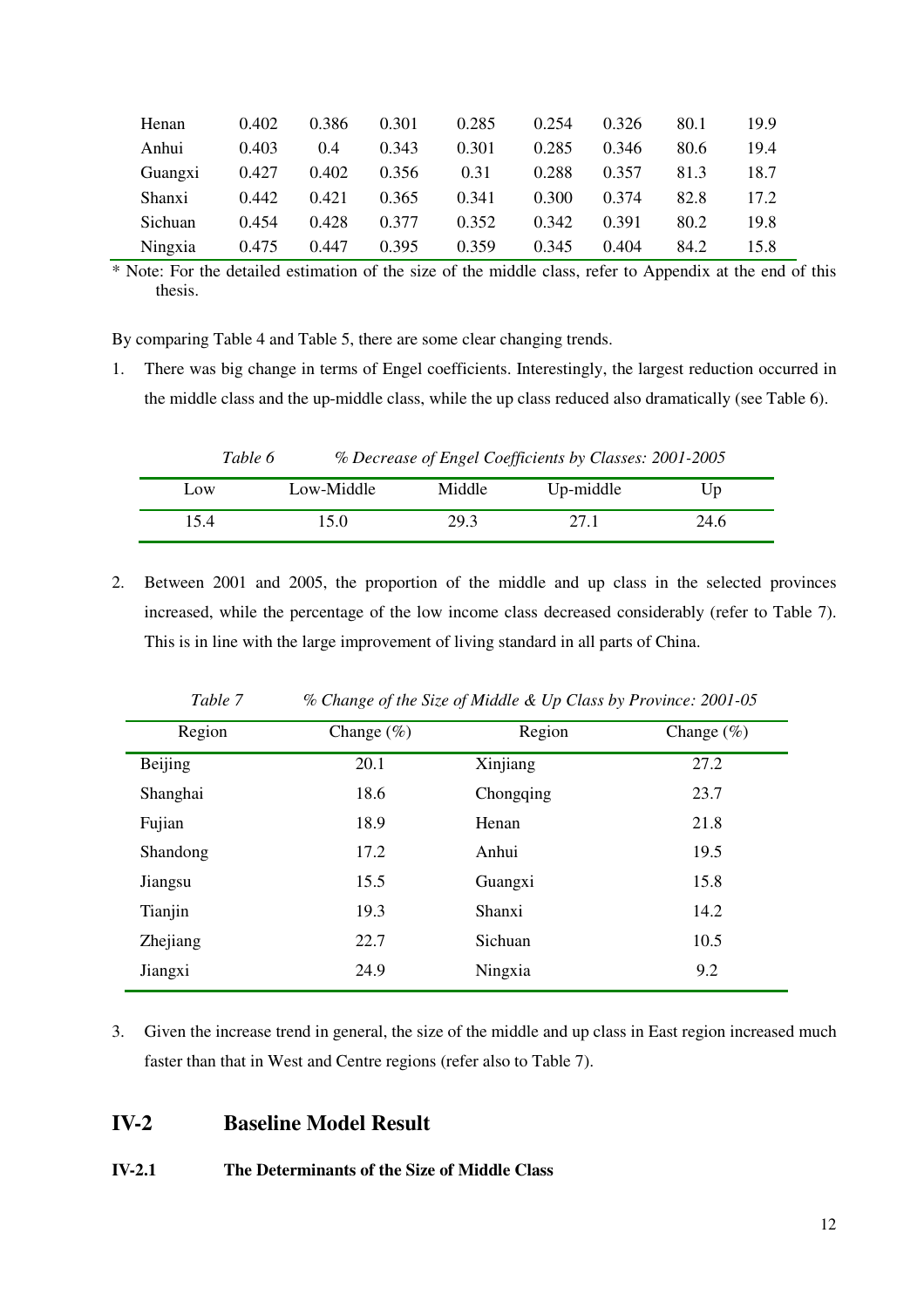One of the interesting issues in research in the field is to find out the determinants of forming and growth of middle class. By applying the modeling framework introduced in Chapter 4 (Equation 4) with some variations of variables chosen, a set of the modeling results have been produced; they are presented in Table 6 below.

|                                | Tuvie o        | <i>Modelling Results of the Determinants for Size of Middle Class</i> |                    |                    |                |
|--------------------------------|----------------|-----------------------------------------------------------------------|--------------------|--------------------|----------------|
| <b>Variables</b>               | $\bf{Model}_1$ | Model <sub>2</sub>                                                    | Model <sub>3</sub> | Model <sub>4</sub> | $\bf{Model}_5$ |
|                                | $0.1203**$     | $0.0862**$                                                            |                    | $0.1182**$         | $0.1450***$    |
| K                              | (0.0101)       | (0.0259)                                                              |                    | (0.0101)           | (0.0022)       |
|                                | 0.0948         | 0.1098                                                                | 0.0500             | 0.0944             | $0.1022**$     |
| L                              | (0.0166)       | (0.0044)                                                              | (0.1733)           | (0.0161)           | (0.0123)       |
|                                | $1.12E-05**$   | 1.28E-05**                                                            | 8.95E-06           | $1.21E-$           | 1.31E-         |
| D                              | (0.0457)       | (0.0208)                                                              | (0.1216)           | $0.5**$            | $0.5**$        |
|                                |                |                                                                       |                    | (0.0155)           | (0.0232)       |
|                                | 3.72E-06       | 7.52E-06                                                              | $-1.98E-07$        |                    | 8.94E-06       |
| Ex                             | (0.7345)       | (0.4817)                                                              | (0.9861)           |                    | (0.4204)       |
|                                | 1.0922**       | 1.2424**                                                              | 1.4061***          | $1.1275**$         |                |
| Ed                             | (0.0285)       | (0.0115)                                                              | (0.0062)           | (0.0200)           |                |
| ${\bf R}^2$                    | 0.889          | 0.869                                                                 | 0.928              | 0.909              | 0.898          |
| $\mathbf{D}\text{-}\mathbf{W}$ | 1.538          | 1.452                                                                 | 1.683              | 1.254              | 1.367          |

*Table 8 Modelling Results of the Determinants for Size of Middle Class* 

Note 1: The figures " $R^{2}$ " is the adjusted R-squared

Note 2: The figures in brackets are the p-values

Note 3: \* Significant at the 10-percent level

\*\* Significant at the 5-percent level

\*\*\* Significant at the 1-percent level

In those models, the dependent variable is the size of middle class population,

Table 6 shows that all variables employed play positive roles to the change of the size of middle class, particularly the test results show that **Ed** (education level), **D** (disposable income) and **K** (capital investment) are very significant either at 5% level or at 1% level in all models. The roles of **Ex'** (expenditure) and **L** (labour) are insignificant; one explanation of that may be due to the possible existence of collinearity between **D** and **Ex** and between **L** and **Ed**.

#### **IV-2.2 The Contributions of Growing Middle Class to GDP**

By applying the baseline model (Equation 6), the modeling results have been produced. For the more desirable results, four variations in the model forms are also been conducted. Those results are presented in Table 9. the dependent variable, the logged GDP in region *r* at time *t*, is regressed on a set of independent variables, which include two inputs (expressed in logarithms), i.e., total capital investment (ln K<sub>rt</sub>) and the number of employees in urban area (ln L<sub>rt</sub>), the size of middle class in urban areas (N<sub>rt</sub>), the middle class's disposal income in urban area  $(D_{\pi})$ , the middle class's expendiure in urban area (Ex<sub>rt</sub>)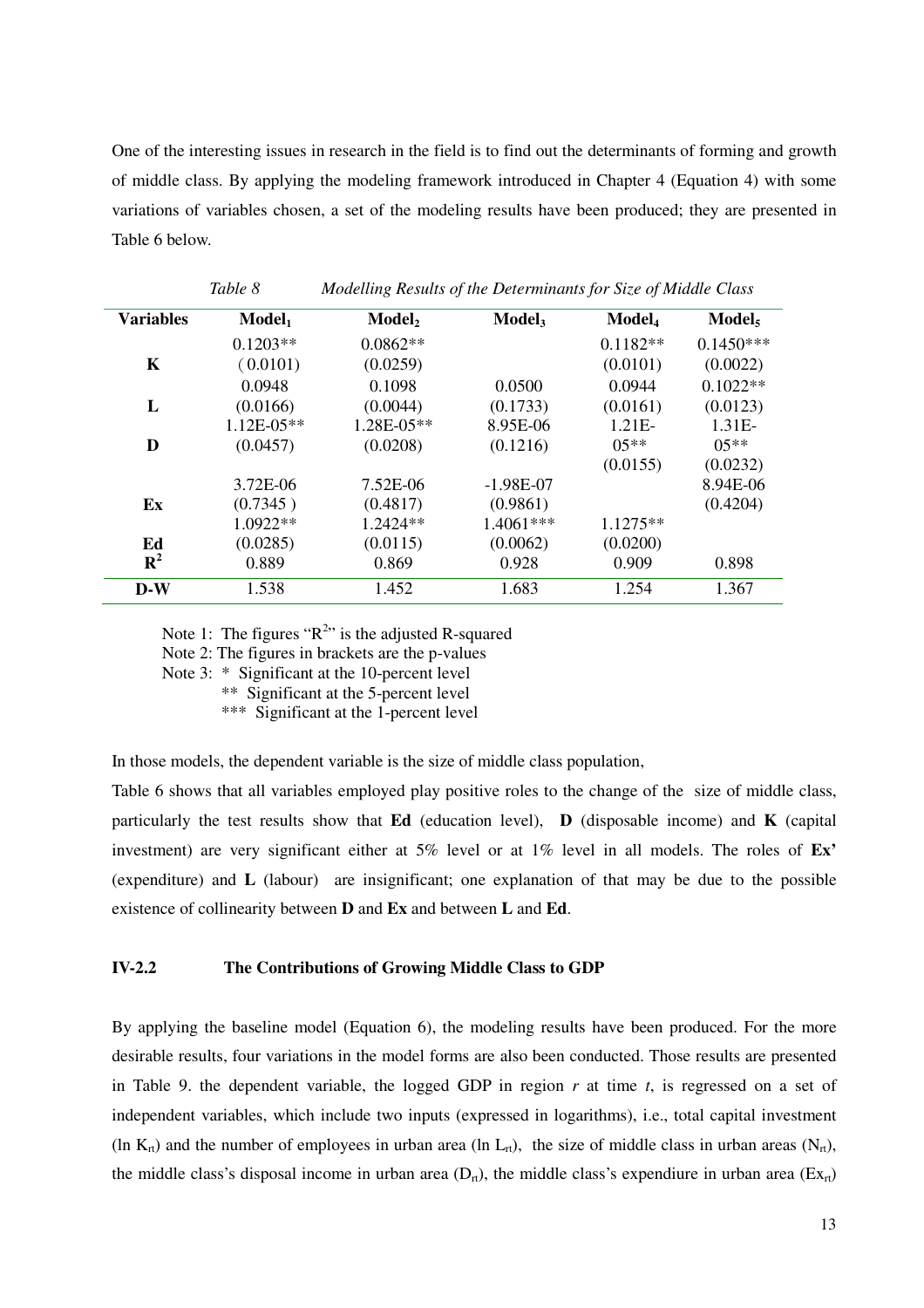and the educational level in urban area  $(\text{Ed}_{\text{rt}})$ . All these varibles have been employed to capture their direct and indirect effects on the growth of GDP in China.

| Variables   | $\bf{Model}_1$                       | Model <sub>2</sub>                    | Model <sub>3</sub>                   | Model <sub>4</sub>                    | $\bf{Model}_5$                        |
|-------------|--------------------------------------|---------------------------------------|--------------------------------------|---------------------------------------|---------------------------------------|
| Ln(K)       | $0.3717***$<br>(0.001)<br>$0.1625**$ | $0.4404***$<br>(0.001)<br>$0.2076***$ | $0.4915***$<br>(0.001)<br>$0.1348**$ | $0.4986***$<br>(0.007)<br>$0.1810***$ | $0.4490***$<br>(0.003)<br>$0.1812***$ |
| Ln(L)       | (0.026)                              | (0.000)                               | (0.030)                              | (0.007)<br>8.79E-                     | (0.006)<br>9.39E-                     |
| N           | 8.84E-06<br>(0.817)                  |                                       | 8.80E-05***<br>(0.004)               | $0.5***$<br>(0.003)                   | $0.5***$<br>(0.002)                   |
| D           | $1.79E - 0.5*$<br>(0.093)            | $1.74E-05**$<br>(0.022)               |                                      | $2.56E -$<br>$05***$<br>(0.001)       | 2.04E-05**<br>(0.026)                 |
| Ex          | $4.17E-05**$<br>(0.045)<br>$1.6132*$ | 1.86E-05<br>(0.291)<br>1.4417*        | $5.15E-05***$<br>(0.003)<br>1.1696   | 1.3382*                               | $3.76E-05**$<br>(0.047)               |
| Ed          | (0.084)                              | (0.068)                               | (0.145)                              | (0.077)                               |                                       |
| ${\bf R}^2$ | 0.992                                | 0.883                                 | 0.884                                | 0.886                                 | 0.887                                 |
| $D-W$       | 1.355                                | 1.782                                 | 1.650                                | 1.965                                 | 1.945                                 |

*Table 9 Modelling Results of Middle Class Contribution to GDP Growth* 

Note 1: The figures " $R^{2}$ " is the adjusted R-squared

Note 2: The figures in brackets are the p-values

Note 3: \* Significant at the 10-percent level

\*\* Significant at the 5-percent level

\*\*\* Significant at the 1-percent level

It can be seen from Table 9 that all variables in the contribution to the GDP are valid and play a positive role to some extent, however, the significant levels amongst all independent variables very.

Firstly, the best model among the five is Model 4. In the model, four out of five variables are significant at 1% significant level, and **Ed** (education level) is also significant at the 10% level. Comparing the specification of Model 4 with that of Model 1, it shows that there may be a multi collinearity between **D** and **Ex**.

Secondly, the modeling results show that in most cases, the change in the middle class size significantly influence the change in GDP, the positive coefficients indicate a positive relation between those two: the larger the middle class size, the faster the GDP growth.

Thirdly, in all models, the capital investment and employment have played a very significant role. Those results are not surprising, however, they still confirm that the model's performance and fitness.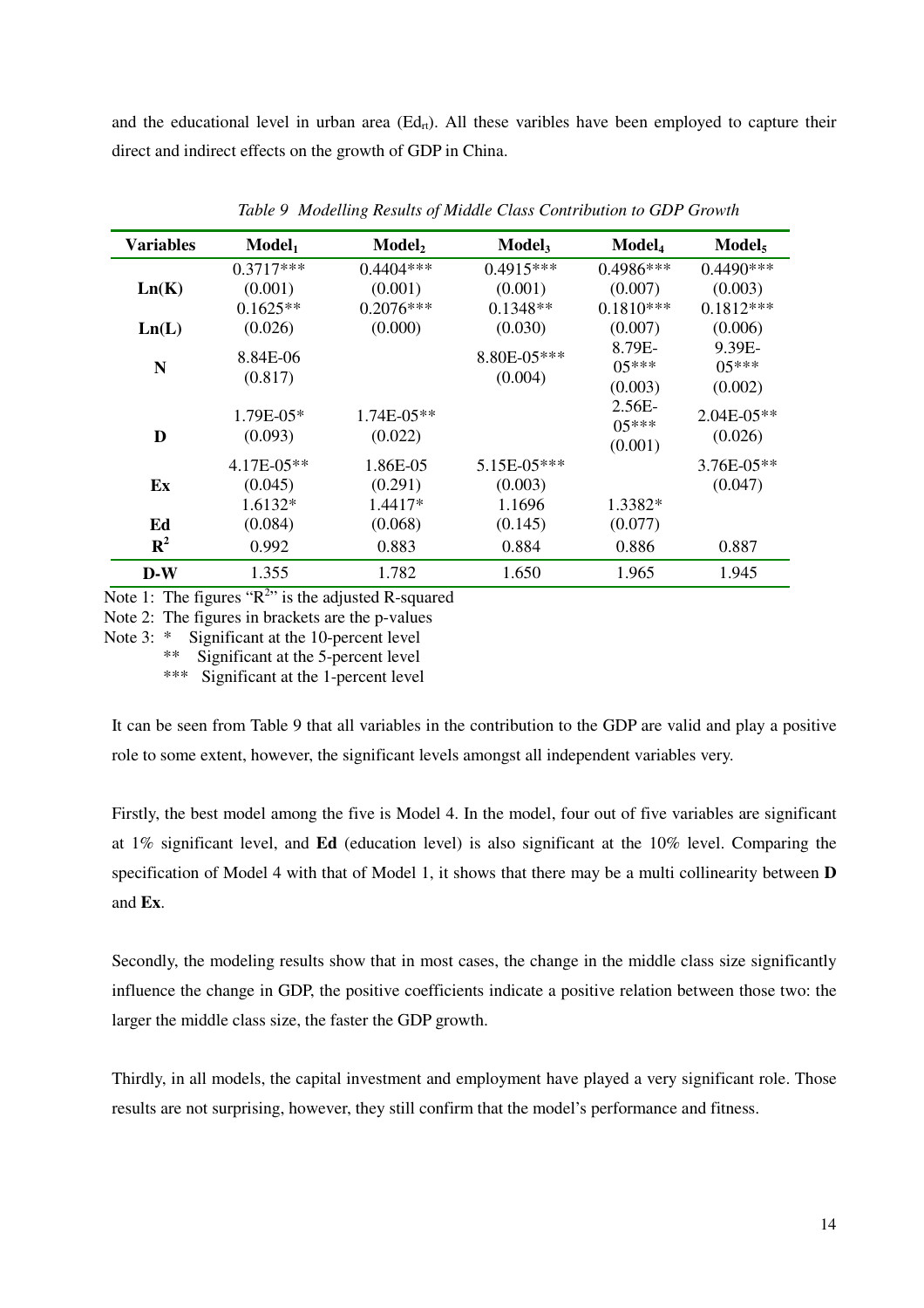## **V Conclusive Points and Discussions**

Based on the analysis of the modeling results presented in Chapter 5, with the review of the existing literature in the field presented in Chapter 3, it is now in the position to discuss some important and interesting points in relatively detail.

## **V-1 The Main Conclusive Points and Some Policy Implementations**

- 1. It is reasonable to say that increase of middle class is the key step towards build up the harmonious and well-off society under the current economic and social conditions in China today.
- 2. The process of growing middle class follows a process of transformation of economic and social structure. The general way is to transfer a large proportion of farmers from agricultural based sector to manufacture workers, and then to professional, clerks, skilled technicians. The process is also in line with the process of industrialization and urbanization. This has been approved by not only the experience from West countries, but also by the practices of the Eastern regions in China. The figures in Table 4 – Table 7 clearly illustrate the trend that, in terms both the absolute size and the relative increase rate of the middle class, the East-coastal regions developed much faster than other regions, this is closely correlated with other factors, such as investment, labour input, the quality of human resources (educational levels), and the life styles (the disposal income and expenditure levels).

Thus, the most effective way to increase the size of middle class is to speed up the transfer process of farmers and agricultural sector as fast as possible.

3. The size of middle class is important, but it makes more sense only is it related to both the size of low income class and the size of up income class, the middle class size itself has some fundamental limits in terms measuring the society equality and welfare distribution. For example, Beijing and Xinjiang in 2001 have a more or less the same level of middle class (see Figure 1), but Beijing has about 60 % of low income class and 20% of up-income class, while Xinjiang has about 80% lowincome class and merely any up-income class in statistics sense (see Figure 1)

*Figure 1 The Distribution of Engel Coefficients of Beijing and Xinjiang in 2001*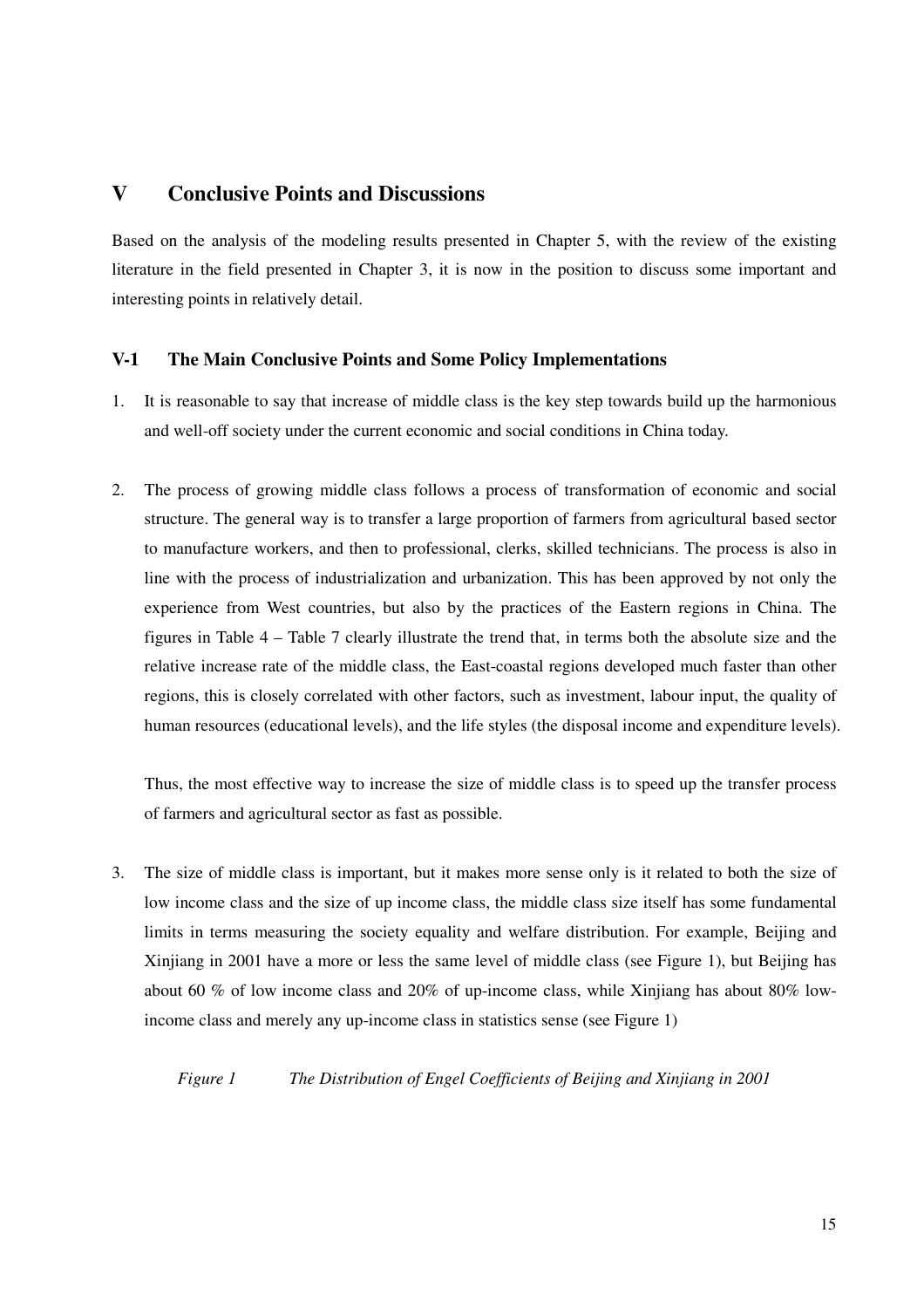

- 4. Developing education is also effective means of the enlargement of the size of middle class. As the modeling results in Table 8 show that **Ed** (education) positively and significantly determines the size of the middle class in nearly all cases; the regions possessing large size of middle class are always correlated with the regions where the education is more developed. Thus, in the view of narrowing the disparities between the geographical locations and between the rich and the poor in long term, education should play a key role. In China, the nine-year compulsory education should be financially guaranteed and fully implemented, so that the schooling-age children with desire and ability to learn will receive a good education. The popularization of basic education is the most important factor of equality, which enables the children of low-income to access to employment opportunities, and creates a prerequisite for changing poverty situation.
- 5. The topic of middle class is a multi-dimension issue relating to economic, social. cultural, and possibly political aspects. Thus, apart from developing and strengthening the market mechanism, appropriate macro-policies are critical and indispensable. There are a number of relations which need to be carefully deal with by the policy makers especially in the centre government.
	- 1) Enlargement of middle class and reduction of low-income class;
	- 2) Enlargement of middle class and raise of farmers income level;
	- 3) Enlargement of middle class and adjustment of government policies towards the redistribution, particularly the tax lever applied on the up-income class.
- 6. The results from this study also show that the changing trends of middle class in China imply two types of movements. (1) up-ward move from a lower income class to a higher income class, this phenomenon has been taking place in every provinces in China, and it is desirable; (2) enlargement of the gaps of the inter-regional middle class sizes and the gaps between the intra-regional income classes (i.e., the rich and the poor), this is something need to be monitored and controlled. It is may be too naïve and too simple to believe that the larger the middle class size, the better-off the society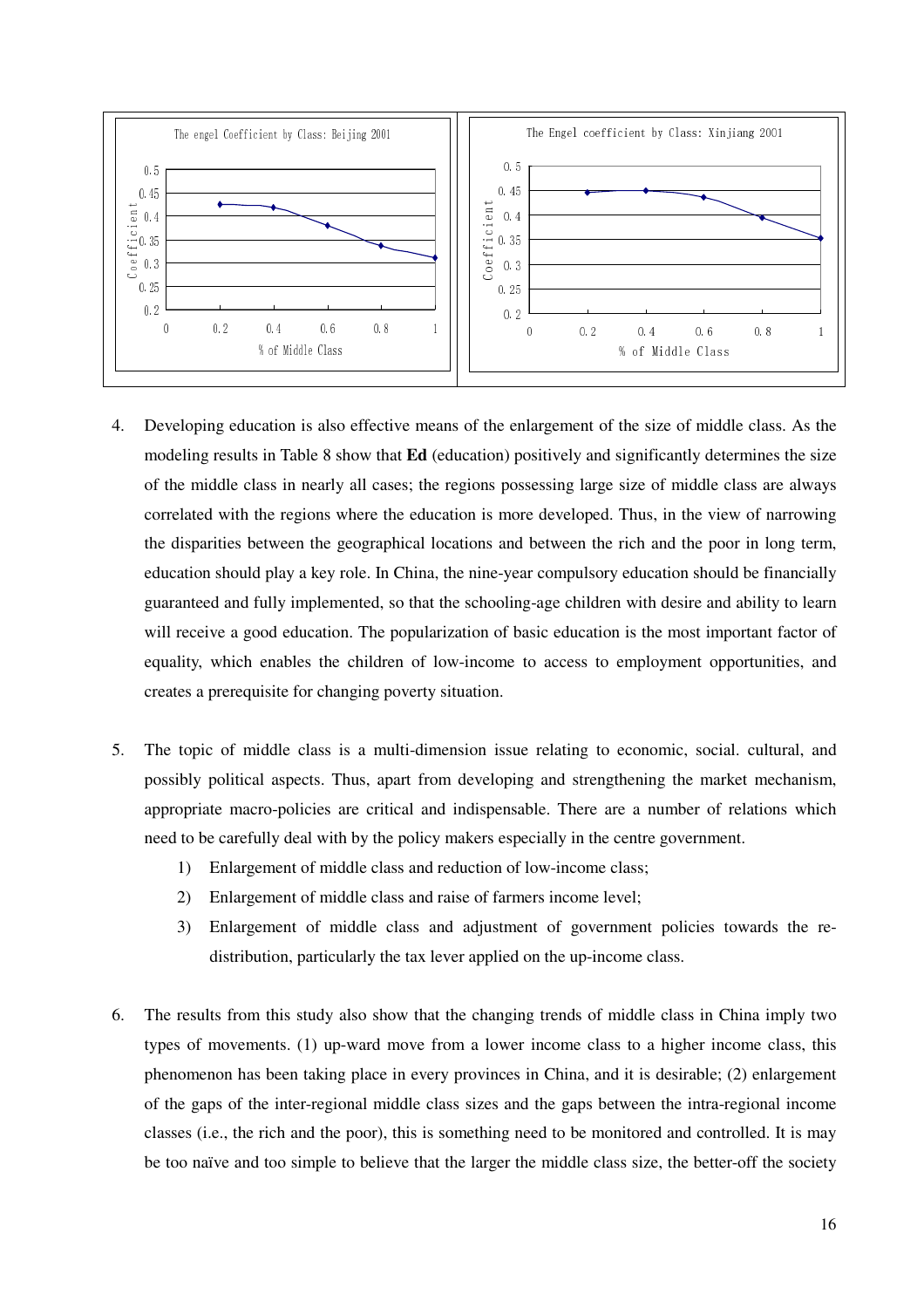will be. In fact, the structure of the income classes in a society should be balanced in a dynamic way. The process of the dynamic balance is a mechanism of trade-off between efficiency and equality, which has been approved by the West experience and the China's practice.

This is to say that Deng Xiaoping's theory of "getting a part of the population rich first" was right in the consideration of improving the efficiency in the early stage of the reform; however, as nearly 30 years later and some impressive economic growth has been achieved, some policy adjustments may be necessary to harmonise the relation between different income classes by towards a "Olive Type" distribution of the society. Thus, it is high time to pay more attention to the equality aspects for policy making.

## **V-2 The Main Conclusive Points of Modelling Techniques**

To the author's knowledge, this is the first piece of work in the field by using quantitative methods to measure the size of middle class and to analyze the impacts of middle class to the economic growth. Generally speaking, the application has been successful.

- 1. The variables employed in the modelling are appropriate and played significant role, particularly the size of middle class and the education levels.
- 2. In the case where the real statistical data for middle class is not available, it is possible and valid to use Engel coefficients to derive the estimated middle class size. This study provides some evidence to show the feasibility.
- 3. By using a weighted measurement with some ideas from Fuzzy theory to deal with some multidimensions and, in some extend, conflicting indicator, and this current study also shows that the tentative approach can be very useful and approved to be successful.
- 4. Given the achievement of quantitative analysis, however, the results from this research can only be refereed carefully with some cautious due to the limits of the availability and quality of the data in China's case. Thus, the author firmly believes that as long as some reliable data become available, there are still some rooms for improvement of this study.

## **References:**

American Middle Class [On Line] *Available from: http://en.wikipedia.org /wiki/American\_middle\_class* 

- Chen, G and Yi, Y (2004) The Research on China's Middle Class *China's Tuanjie Press ISBN 780130781X*
- Chen, X (2005) The Discussion on China's Middle Income People *China's Planing Press* ISBN 7- 801777-471-X
- Chen,X and Han,Z (2002) What' s the Meaning of China"s GDP \$1,000 Per Capital? *China Industrial*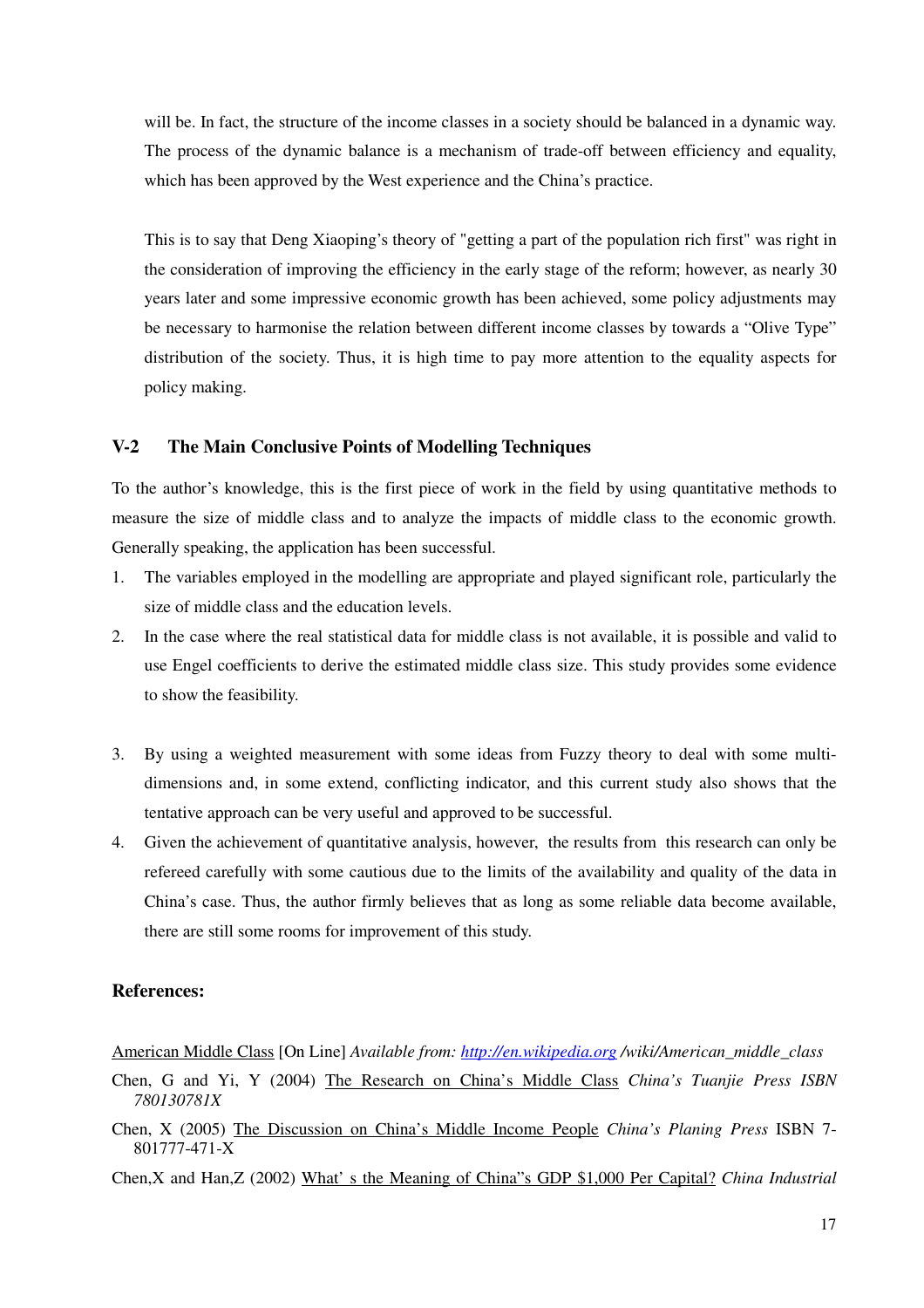*and Commercial Newspapers*

- David, H and Bourdieu (2006) The Media and Cultural Production *Media, Culture & Society, Vol. 28, No. 2, 211-231*
- Diana, U, A. Gersch, and Elizabeth, S (2006) The Value of China's Emerging Middle Class *Special Edition: Serving the New Chinese Consumer*
- Fan, C and Peng, Y (2005) Expenditure Behavior: The Measurement of China's Middle Class *Tianfu New Discussion* 1004-0633(2005) 01-091-41 [On Line] *Available from: http://www.eqvip.com*
- Food and Agriculture Organization of the United Nations (2001) Proceedings of the Mini Roundtable Meeting on Agricultural
- Marketing and Food Security *RAP publication* [On Line] *Available from: http://www.fao.org/ docrep/006/ad639e/ad639e06.htm*
- Gerth & Mills, et al. (1958) Essays In Sociology · New York University Press.
- Huntington,S, P (1968) The Political Order in Changing Society *American Sociological Review*, *Vol. 34, No. 4*
- Jiang,Z (2002) The Report of 16th National Congress of the Communist Party of China (CPC) [On Line] *Available from: http://www.buaa.edu.cn/html/ jijianjiancha/jiaoyu/jy.htm* [Accessed 27<sup>th</sup> Sep 2007]
- Karl, Marx and Fredrick Engels (1859) Preface of A Contribution to the Critique of Political Economy "Volume One" *First published* Ludwig Feuerbach and the End of Classical German Philosophy
- Li, Q (2001) China's Middle Class and Middle Income people *The Journal of China's People University*
- Li, Z (2004) The Discussion on Chinese New Classes' Research *Tianfu New Disussion.*
- LI, X (2006) The Significances for Middle Class on Building Harmonious Society *The Journal of Chuxiong Normal University Vo1.21 NO*.*5*
- Lu, X (2002) The Report on Contemporary China's Class. *Social Science and Academic Press, Beijing*.
- Ma,D and Xiao,H (1999) Research on the Middle Class in China: Present Situation, Significance and Several Issues Concerned *The Journal of Hubei University of Economics*
- Ma, L and Li, X (2006) A Review on the Theory of Middle Class. *The Journal of the Second Northwest University for Nationalities 1008—2883(2006)03—0123—06*
- Mendoza,G and W. sprose (1989) Forest Planning and Decision Making under fuzzy environments: An Overall and Illustration *The journal of Forest Sciences*
- Middle Class Develops Slowly in China, Scholar Available from: *http://english.china.com/zh\_cn/news/society/11020309/20070510/14087659.html* [
- Poulantzas, N (1973) Political Power and Social Classes. NLB
- Qin,Y (1999) the Chinese Middle Class the Mainstream of the Future Social Structure China Planning press
- Shang, W (2006) The Basical Research on Current China's Medium Status *Jiangsu Social Sciences*
- Steven Pressman (2007) The Decline of the Middle Class: An International Perspective. *Journal of Economic Issues Vol XLI NO.1*
- Tao, Y (2006) The Effective Method for Increasing the Number of Middle Income People *Shanghai Economic Research 1005-1030(2006)9-0032-06*
- Wang, K and Fang, J (2006) The Research on China's Middle Income people. *Social Science and Academic Press, Beijing. ISBN 7-80190-919-4/D. 275*
- Weber, M (1920-1921) Gesammelte Aufsatze zur Religionssoziologie *(Collected Essays on Sociology of*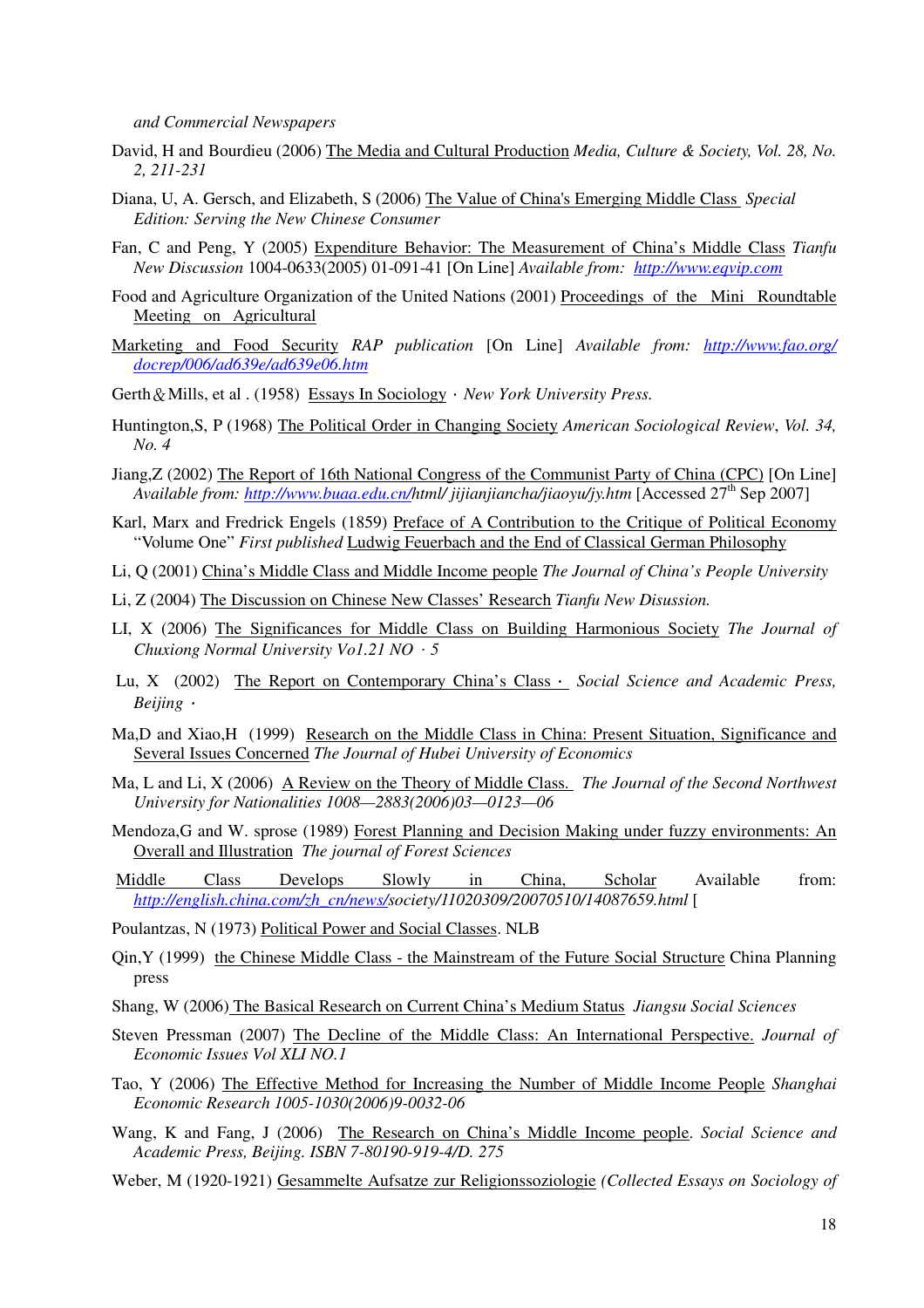*Religion, Original)* 

Zadeh, L (1965) Fuzzy Set *Information Control* 

- Zhao, C (2006) The Theoretical Research Survey of Chinese Middle Class. *The Journal of Tonghua Teachers College.*
- Zhou, X (2003) The Investigation on Subsistence of China's Middle class [On-Line] *Available from: http://www.zjfesco.com/mag/Article/HTML/2006*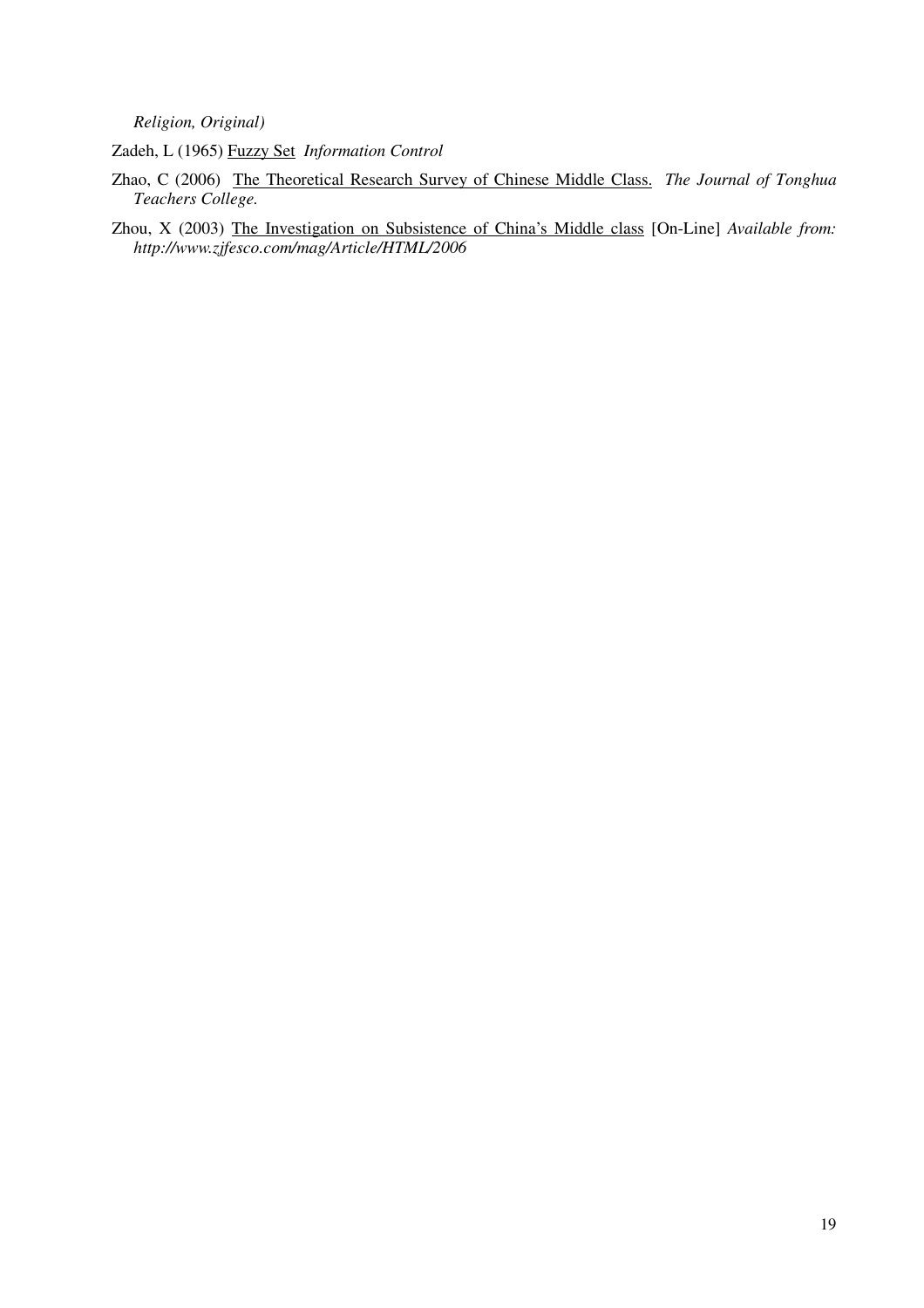## **APPENDIX**

|                 |          | The Enger Index in China 5 To provinces in |          |        |          |         |
|-----------------|----------|--------------------------------------------|----------|--------|----------|---------|
|                 | L Income | $M-L$                                      | M Income | $M-U$  | U Income | Average |
|                 |          | Income                                     |          | Income |          |         |
| Beijing         | 0.425    | 0.419                                      | 0.380    | 0.337  | 0.310    | 0.374   |
| Shanghai        | 0.432    | 0.427                                      | 0.376    | 0.352  | 0.321    | 0.382   |
| Fujian          | 0.501    | 0.482                                      | 0.426    | 0.376  | 0.329    | 0.423   |
| Shandong        | 0.461    | 0.444                                      | 0.438    | 0.397  | 0.297    | 0.407   |
| Jiangsu         | 0.471    | 0.442                                      | 0.421    | 0.383  | 0.318    | 0.407   |
| Tianjin         | 0.433    | 0.421                                      | 0.402    | 0.388  | 0.324    | 0.394   |
| <b>Zhejiang</b> | 0.464    | 0.435                                      | 0.423    | 0.417  | 0.357    | 0.419   |
| Jiangxi         | 0.477    | 0.463                                      | 0.442    | 0.421  | 0.367    | 0.434   |
| Xinjiang        | 0.435    | 0.429                                      | 0.395    | 0.364  | 0.342    | 0.393   |
| Chongqing       | 0.467    | 0.444                                      | 0.407    | 0.381  | 0.367    | 0.413   |
| Henan           | 0.435    | 0.404                                      | 0.366    | 0.341  | 0.317    | 0.373   |
| Anhui           | 0.487    | 0.464                                      | 0.432    | 0.391  | 0.377    | 0.430   |
| Guangxi         | 0.497    | 0.464                                      | 0.421    | 0.392  | 0.344    | 0.424   |
| Shanxi          | 0.502    | 0.482                                      | 0.451    | 0.392  | 0.355    | 0.436   |
| Sichuan         | 0.516    | 0.473                                      | 0.441    | 0.398  | 0.359    | 0.437   |
| Ningxia         | 0.529    | 0.488                                      | 0.421    | 0.402  | 0.386    | 0.445   |

*Table A-1 The Engel Index in China's 16 provinces in 2001*

*Table A2 The Engel Index in China's 16 provinces in 2002* 

| The Region | L      | $M-L$  | M Income | $M-U$  | U Income | Average |
|------------|--------|--------|----------|--------|----------|---------|
|            | Income | Income |          | Income |          |         |
| Beijing    | 0.412  | 0.401  | 0.367    | 0.311  | 0.299    | 0.358   |
| Shanghai   | 0.426  | 0.418  | 0.350    | 0.342  | 0.301    | 0.367   |
| Fujian     | 0.488  | 0.466  | 0.407    | 0.344  | 0.329    | 0.407   |
| Shandong   | 0.449  | 0.422  | 0.417    | 0.387  | 0.367    | 0.408   |
| Jiangsu    | 0.451  | 0.431  | 0.401    | 0.372  | 0.348    | 0.401   |
| Tianjin    | 0.421  | 0.399  | 0.366    | 0.341  | 0.301    | 0.366   |
| Zhejiang   | 0.452  | 0.406  | 0.382    | 0.366  | 0.347    | 0.391   |
| Jiangxi    | 0.457  | 0.420  | 0.399    | 0.373  | 0.327    | 0.395   |
| Xinjiang   | 0.409  | 0.400  | 0.375    | 0.313  | 0.306    | 0.361   |
| Chongqing  | 0.442  | 0.421  | 0.386    | 0.362  | 0.333    | 0.389   |
| Henan      | 0.421  | 0.415  | 0.366    | 0.341  | 0.302    | 0.369   |
| Anhui      | 0.466  | 0.453  | 0.410    | 0.378  | 0.344    | 0.410   |
| Guangxi    | 0.485  | 0.455  | 0.400    | 0.383  | 0.331    | 0.411   |
| Shanxi     | 0.497  | 0.473  | 0.432    | 0.363  | 0.342    | 0.421   |
| Sichuan    | 0.501  | 0.455  | 0.431    | 0.368  | 0.331    | 0.417   |
| Ningxia    | 0.518  | 0.475  | 0.409    | 0.387  | 0.365    | 0.431   |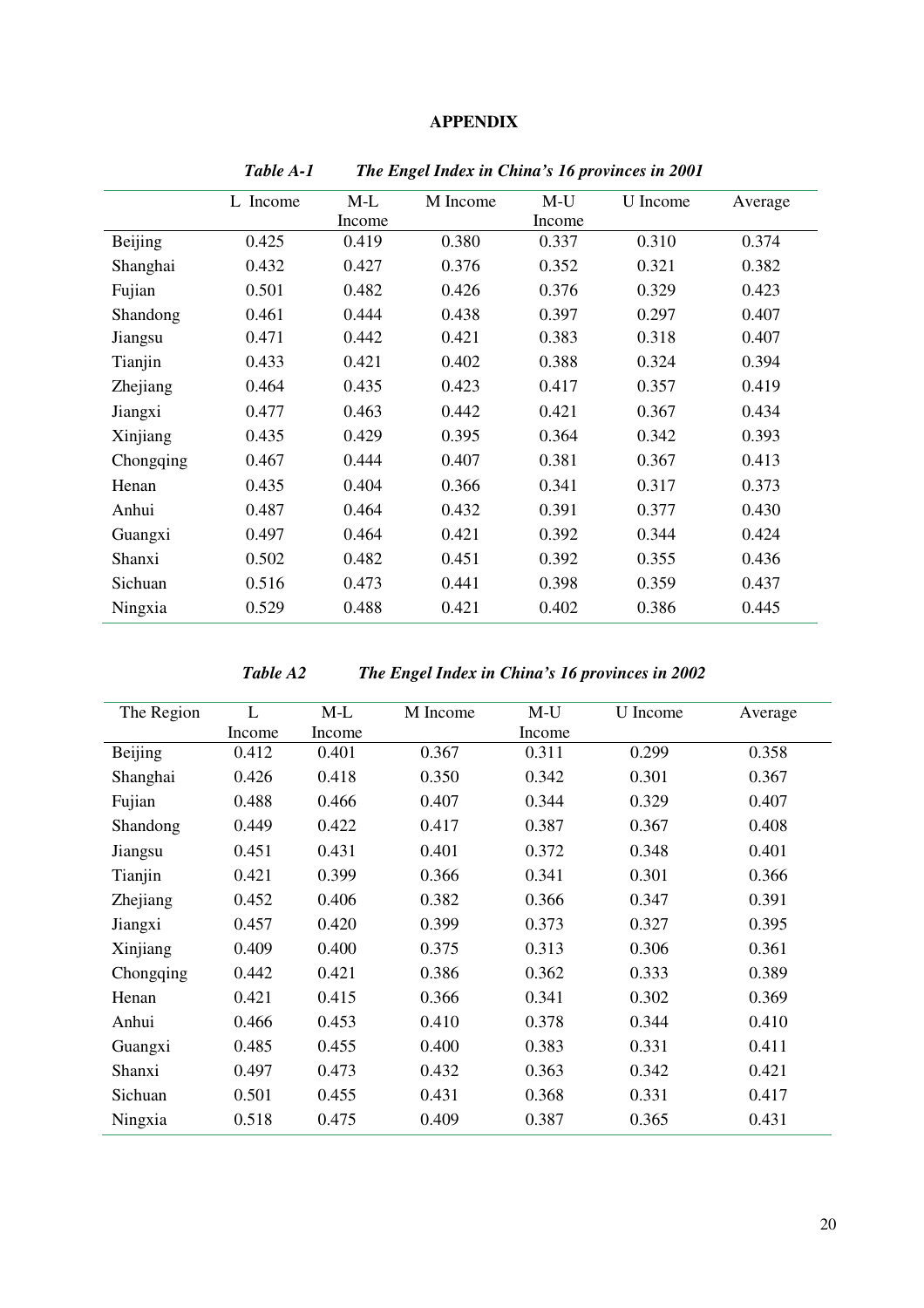| Region    | L<br>Income | $M-L$<br>Income | M Income | $M-U$<br>Income | <b>U</b> Income | Average |
|-----------|-------------|-----------------|----------|-----------------|-----------------|---------|
| Beijing   | 0.401       | 0.377           | 0.342    | 0.294           | 0.277           | 0.338   |
| Shanghai  | 0.407       | 0.400           | 0.333    | 0.319           | 0.287           | 0.349   |
| Fujian    | 0.456       | 0.441           | 0.386    | 0.321           | 0.309           | 0.383   |
| Shandong  | 0.431       | 0.408           | 0.400    | 0.365           | 0.331           | 0.387   |
| Jiangsu   | 0.421       | 0.405           | 0.392    | 0.361           | 0.320           | 0.380   |
| Tianjin   | 0.409       | 0.386           | 0.351    | 0.320           | 0.287           | 0.351   |
| Zhejiang  | 0.429       | 0.378           | 0.362    | 0.341           | 0.309           | 0.364   |
| Jiangxi   | 0.441       | 0.403           | 0.366    | 0.348           | 0.309           | 0.373   |
| Xinjiang  | 0.399       | 0.366           | 0.331    | 0.306           | 0.288           | 0.338   |
| Chongqing | 0.431       | 0.409           | 0.342    | 0.319           | 0.289           | 0.358   |
| Henan     | 0.440       | 0.425           | 0.344    | 0.331           | 0.288           | 0.366   |
| Anhui     | 0.440       | 0.429           | 0.390    | 0.341           | 0.329           | 0.386   |
| Guangxi   | 0.468       | 0.432           | 0.392    | 0.346           | 0.321           | 0.392   |
| Shanxi    | 0.486       | 0.455           | 0.419    | 0.347           | 0.321           | 0.406   |
| Sichuan   | 0.492       | 0.466           | 0.420    | 0.396           | 0.361           | 0.427   |
| Ningxia   | 0.501       | 0.459           | 0.403    | 0.367           | 0.342           | 0.414   |

*Table A-3 The Engel Index in China's 16 provinces in 2003* 

*Table A-4 The Engel Index in China's 16 provinces in 2004* 

| Region    | L<br>Income | $M-L$<br>Income | M Income | $M-U$<br>Income | <b>U</b> Income | Average |
|-----------|-------------|-----------------|----------|-----------------|-----------------|---------|
| Beijing   | 0.376       | 0.352           | 0.309    | 0.285           | 0.266           | 0.318   |
| Shanghai  | 0.393       | 0.352           | 0.309    | 0.290           | 0.273           | 0.323   |
| Fujian    | 0.431       | 0.429           | 0.375    | 0.302           | 0.287           | 0.365   |
| Shandong  | 0.419       | 0.387           | 0.352    | 0.335           | 0.303           | 0.359   |
| Jiangsu   | 0.409       | 0.387           | 0.365    | 0.341           | 0.301           | 0.361   |
| Tianjin   | 0.384       | 0.362           | 0.342    | 0.309           | 0.266           | 0.333   |
| Zhejiang  | 0.401       | 0.352           | 0.329    | 0.301           | 0.299           | 0.336   |
| Jiangxi   | 0.426       | 0.383           | 0.341    | 0.310           | 0.287           | 0.349   |
| Xinjiang  | 0.384       | 0.346           | 0.319    | 0.287           | 0.267           | 0.321   |
| Chongqing | 0.407       | 0.378           | 0.328    | 0.300           | 0.265           | 0.336   |
| Henan     | 0.421       | 0.409           | 0.327    | 0.319           | 0.272           | 0.350   |
| Anhui     | 0.428       | 0.414           | 0.366    | 0.317           | 0.308           | 0.367   |
| Guangxi   | 0.451       | 0.418           | 0.376    | 0.329           | 0.300           | 0.375   |
| Shanxi    | 0.465       | 0.431           | 0.399    | 0.369           | 0.306           | 0.394   |
| Sichuan   | 0.476       | 0.451           | 0.401    | 0.372           | 0.354           | 0.411   |
| Ningxia   | 0.489       | 0.461           | 0.408    | 0.374           | 0.349           | 0.416   |